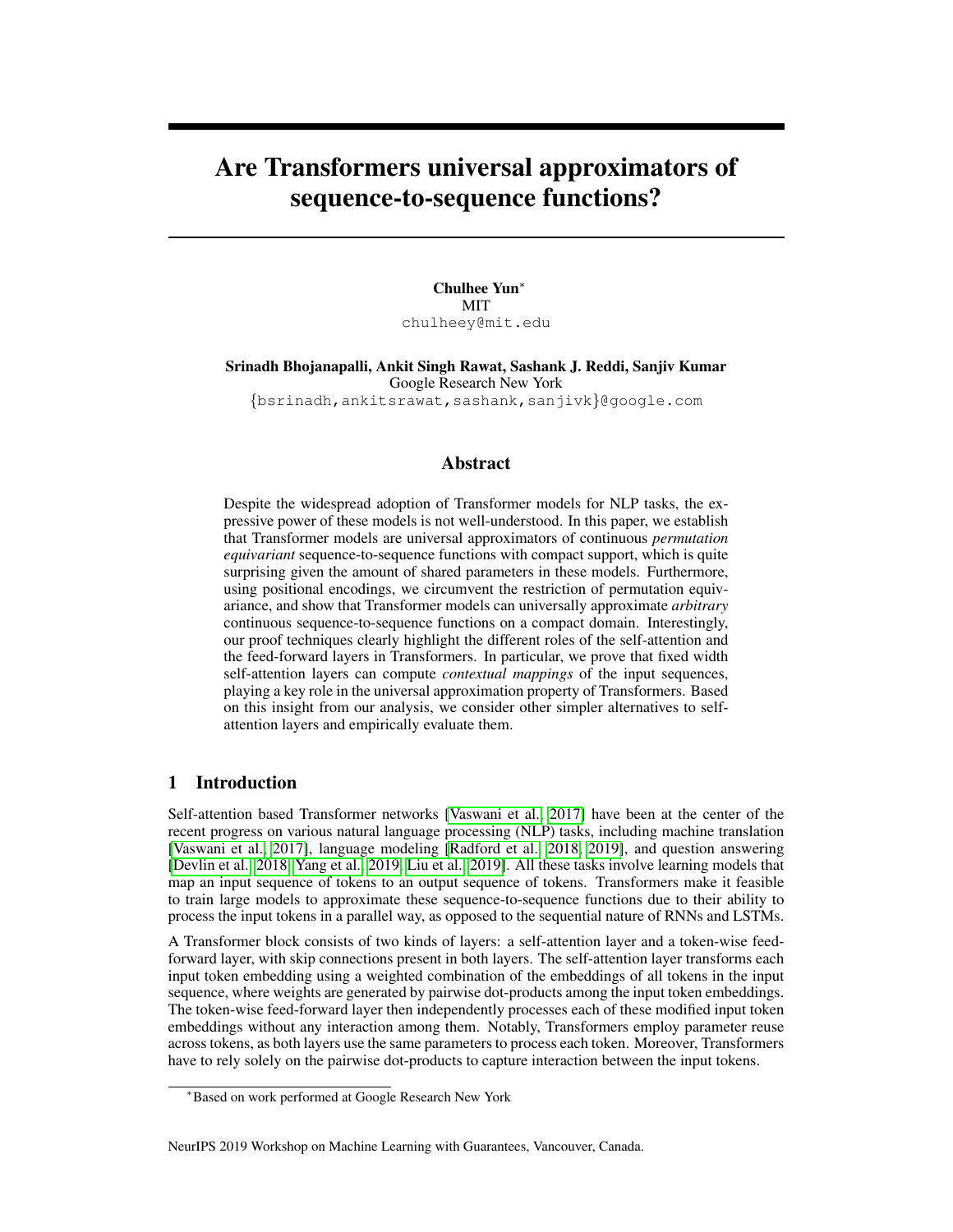Given the parameter sharing and limited interactions between tokens, it is natural to wonder: what class of sequence-to-sequence functions can the Transformers represent? What is the role of the two different kinds of layers? Are both layers needed to obtain the representation power of Transformers? In the existing literature, the advantage of Transformers has often been attributed to their capability of computing *contextual* embeddings/mappings of the input, as opposed to fixed word embeddings as in word2vec [\[Mikolov et al., 2013\]](#page-4-2). Is it possible to formalize the notion of contextual mappings? Can Transformers compute such mappings? Such questions still remain elusive.

## 1.1 Our constributions

In this paper, we present results that shed light on the expressive power of Transformer networks. We prove that Transformers are universal approximators of any permutation equivariant sequenceto-sequence function. We also improve this result using positional encodings, and show that Transformers can represent any sequence-to-sequence function; i.e., the restriction of permutation equivariance can be removed by positional encodings.

Interestingly, our proof techniques clearly highlight different roles of the self-attention and the feedforward layers. Due to limited space, the proofs are outlined in the appendix; see Sections [C](#page-6-0)[–G.](#page-17-0) In particular, in Section [E,](#page-7-0) we provide a mathematical definition of *contextual mappings* and surprisingly show that multi-head self-attention layers can indeed compute contextual mappings of the input sequences, where unique contexts are mapped to unique vectors. This ability to compute contextual mappings coupled with the value mapping ability of the feed-forward layers makes Transformers universal approximators.

Given that self-attention layers can compute contextual mappings, is it possible to have a more efficient architecture to do the same task, consequently, preserving the ability to universally approximate sequence-to-sequence functions? Towards this, we discuss other simpler architectures that can implement contextual mappings to some extent, and experimentally evaluate their performance. In our experiments, we notice that the models that combine these simpler architectures with Transformers have better performance, compared to the standalone Transformers. Due to space limits, we present experimental results in Section [H.](#page-18-0)

#### 1.2 Related works & notation

Analysis of attention-based models. Given the popularity of Transformers, there have been numerous works trying to understand the role of attention layers in natural language processing models. One such line of work focuses on probing the output of attention layers to understand the attention mechanism and internal language representation [\[Hewitt and Manning, 2019,](#page-4-3) [Clark et al., 2019,](#page-4-4) [Coenen et al., 2019,](#page-4-5) [Vig and Belinkov, 2019\]](#page-5-4). Although these results give valuable insights, a consistent theoretical analysis corroborating these findings is missing.

Universal approximation theorems. Universal approximation theorems are classical results in neural network theory, dating back many decades [\[Cybenko, 1989,](#page-4-6) [Hornik, 1991\]](#page-4-7). These results show that given unbounded width, a shallow neural network can approximate arbitrary continuous function with compact support, up to any accuracy. Other results focusing on depth appeared more recently [\[Lu et al., 2017,](#page-4-8) [Hanin and Sellke, 2017,](#page-4-9) [Lin and Jegelka, 2018\]](#page-4-10). In particular, [Lu et al.](#page-4-8) [\[2017\]](#page-4-8), [Hanin and Sellke](#page-4-9) [\[2017\]](#page-4-9) consider fully-connected ReLU networks whose input dimension is d, and show that networks with width  $d + 1$  and unbounded depth are universal approximators of scalar-valued continuous functions. [Lin and Jegelka](#page-4-10) [\[2018\]](#page-4-10) show that a residual network with one hidden neuron per residual block is a universal approximator of scalar-valued functions, given unbounded depth. Although Transformer networks do have residual connections, due to their heavy parameter sharing, the existing analyses for residual networks do not extend to Transformers. [Sannai](#page-5-5) [et al.](#page-5-5) [\[2019\]](#page-5-5) consider universally approximating permutation invariant/equivariant functions using fully-connected ReLU networks.

Turing completeness results on Transformers. Recently, Pérez et al. [\[2019\]](#page-4-11) have shown that Transformers with infinite precision are Turing complete, which is not the case in finite precision setting [\[Dehghani et al., 2018\]](#page-4-12). We note that Turing completeness deals with computation on formal languages (thus discrete objects), while universal approximation focuses on functions on a continuum. In other words, these are two different concepts; and one does not imply another.

**Notation.** Given a matrix A, we use  $||A||_p$  to denote the entry-wise  $\ell^p$  norm of A. Let  $\sigma[\cdot]$  be the softmax operator, which takes a matrix as input and applies softmax operation to each column of the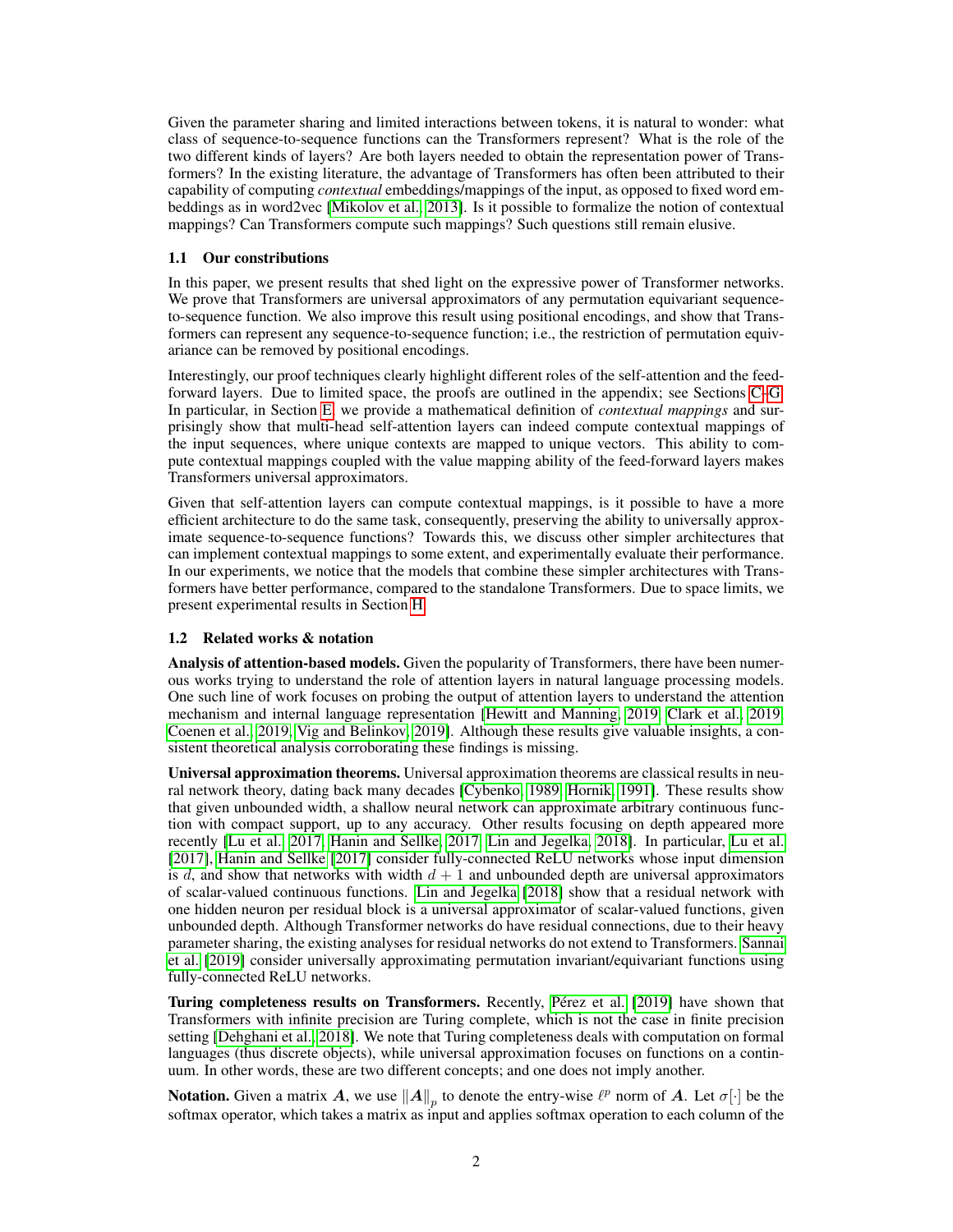matrix, which results in a column stochastic matrix, i.e., a matrix that has non-negative entries with all columns summing to 1. We use  $1_n$  to denote a vector of length n whose entries are all 1. We use  $d$  and  $n$  to denote the embedding dimension and the sequence length, respectively. We assume throughout that  $n \geq 2$ , as the Transformers reduce to residual networks when  $n = 1$ .

## 2 Transformer networks

A Transformer block is a sequence-to-sequence function mapping  $\mathbb{R}^{d \times n}$  to  $\mathbb{R}^{d \times n}$ . It consists of two layers: a self-attention layer and a token-wise feed-forward layer, with both layers having a skip connection. More concretely, for an input  $X \in \mathbb{R}^{d \times n}$  consisting of d-dimensional embeddings of n tokens, a Transformer block with *multiplicative* or *dot-product* attention [\[Luong et al., 2015\]](#page-4-13) consists of the following two layers<sup>[1](#page-2-0)</sup>:

$$
\text{Attn}(\boldsymbol{X}) = \boldsymbol{X} + \sum_{i=1}^{h} \boldsymbol{W}_{O}^{i} \boldsymbol{W}_{V}^{i} \boldsymbol{X} \cdot \sigma[(\boldsymbol{W}_{K}^{i} \boldsymbol{X})^{T} \boldsymbol{W}_{Q}^{i} \boldsymbol{X}],
$$
\n(1)

<span id="page-2-1"></span>
$$
FF(\boldsymbol{X}) = \text{Attn}(\boldsymbol{X}) + \boldsymbol{W}_2 \cdot \text{ReLU}(\boldsymbol{W}_1 \cdot \text{Attn}(\boldsymbol{X}) + \boldsymbol{b}_1 \boldsymbol{1}_n^T) + \boldsymbol{b}_2 \boldsymbol{1}_n^T, \tag{2}
$$

where  $\bm{W}_O^i \in \mathbb{R}^{d \times m}$ ,  $\bm{W}_V^i, \bm{W}_K^i, \bm{W}_Q^i \in \mathbb{R}^{m \times d}$ ,  $\bm{W}_2 \in \mathbb{R}^{d \times r}$ ,  $\bm{W}_1 \in \mathbb{R}^{r \times d}$ ,  $\bm{b}_2 \in \mathbb{R}^d$ ,  $\bm{b}_1 \in \mathbb{R}^r$ , and  $FF(X)$  is the output of the Transformer block. The number of heads h and the head size m are two main parameters of the attention layer; and  $r$  denotes the hidden layer size of the feed-forward layer.

Here, we would like to point out that our definition of the self-attention layer [\(1\)](#page-2-1) is an equivalent reformulation of [\[Vaswani et al., 2017\]](#page-5-0), where they concatenate attention heads and multiply a matrix  $W_O \in \mathbb{R}^{d \times mh}$  to the concatenation. One difference in our setup is the absence of layer normalization, which simplies our analysis while preserving the basic architecture of the Transformer.

We define the Transformer networks as the composition of Transformer blocks. The family of the sequence-to-sequence functions corresponding to the Transformers can be defined as:

 $\mathcal{T}^{h,m,r} := \{ g : \mathbb{R}^{d \times n} \to \mathbb{R}^{d \times n} \mid g \text{ is a composition of Transformer blocks } t^{h,m,r} \}$ . (3)

where  $t^{h,m,r}: \mathbb{R}^{d \times n} \to \mathbb{R}^{d \times n}$  denotes a Transformer block defined by an attention layer with h heads of size  $m$  each, and a feed-forward layer with  $r$  hidden nodes.

We say that a function  $f : \mathbb{R}^{d \times n} \to \mathbb{R}^{d \times n}$  is *permutation equivariant* if for any permutation matrix P, we have  $f(XP) = f(X)P$ ; i.e., if we permute the columns of X, then the columns of  $f(X)$ are permuted in the same way. A Transformer block is permutation equivariant, which we formally prove in Section [B.](#page-6-1) This consequently establishes the permutation equivariance of the class  $\mathcal{T}^{h,m,r}$ . **Claim 1.** A Transformer block  $t^{h,m,r}$  defines a permutation equivariant map from  $\mathbb{R}^{d \times n}$  to  $\mathbb{R}^{d \times n}$ .

# <span id="page-2-3"></span>3 Transformers are universal approximators of seq-to-seq functions

In this section, we present our results showing that the Transformer networks are universal approximators of sequence-to-sequence functions. Let us start by defining the target function class  $\mathcal{F}_{\text{PE}}$ , which consists of all continuous permutation equivariant functions with compact support that map  $\mathbb{R}^{d \times n}$  to  $\mathbb{R}^{d \times n}$ . Here, continuity is defined with respect to any entry-wise  $\ell^p$  norm,  $1 \leq p < \infty$ . Given two functions  $f_1, f_2 : \mathbb{R}^{d \times n} \to \mathbb{R}^{d \times n}$ , for  $1 \leq p < \infty$ , we define a distance between them as

$$
\mathsf{d}_p(f_1,f_2) := \Big( \int \|f_1(\boldsymbol{X})-f_2(\boldsymbol{X})\|_p^p \, d\boldsymbol{X} \Big)^{1/p}
$$

.

The following result shows that a Transformer network with a constant number of heads  $h$ , head size m, and hidden layer of size r can approximate any function in  $\mathcal{F}_{\text{PE}}$ .

<span id="page-2-2"></span>**Theorem 2.** Let  $1 \leq p < \infty$  and  $\epsilon > 0$ , then for any given  $f \in \mathcal{F}_{PE}$ , there exists a Transformer *network*  $g \in \mathcal{T}^{2,1,4}$ *, such that*  $d_p(f,g) \leq \epsilon$ *.* 

Here, we would like to point out that Theorem [2](#page-2-2) appears quite surprising at a first glance, given the parameter sharing across all the tokens in a sequence, e.g., feed-forward layers are applied token-wise and the projection matrices in the self-attention layers are the same across different tokens. Furthermore, attention layers can only capture pairwise interaction between different tokens in the sequence. In Section [E.1,](#page-7-1) we make it clear how Transformer networks are able to circumvent these apparent restrictions imposed by parameter sharing and limited interaction among tokens, and achieve universal approximation of the function class  $\mathcal{F}_{\text{PE}}$ .

<span id="page-2-0"></span><sup>&</sup>lt;sup>1</sup>In our proof we use bias vectors  $b_Q^i$  for query projections in attention layers. We omit them here for brevity.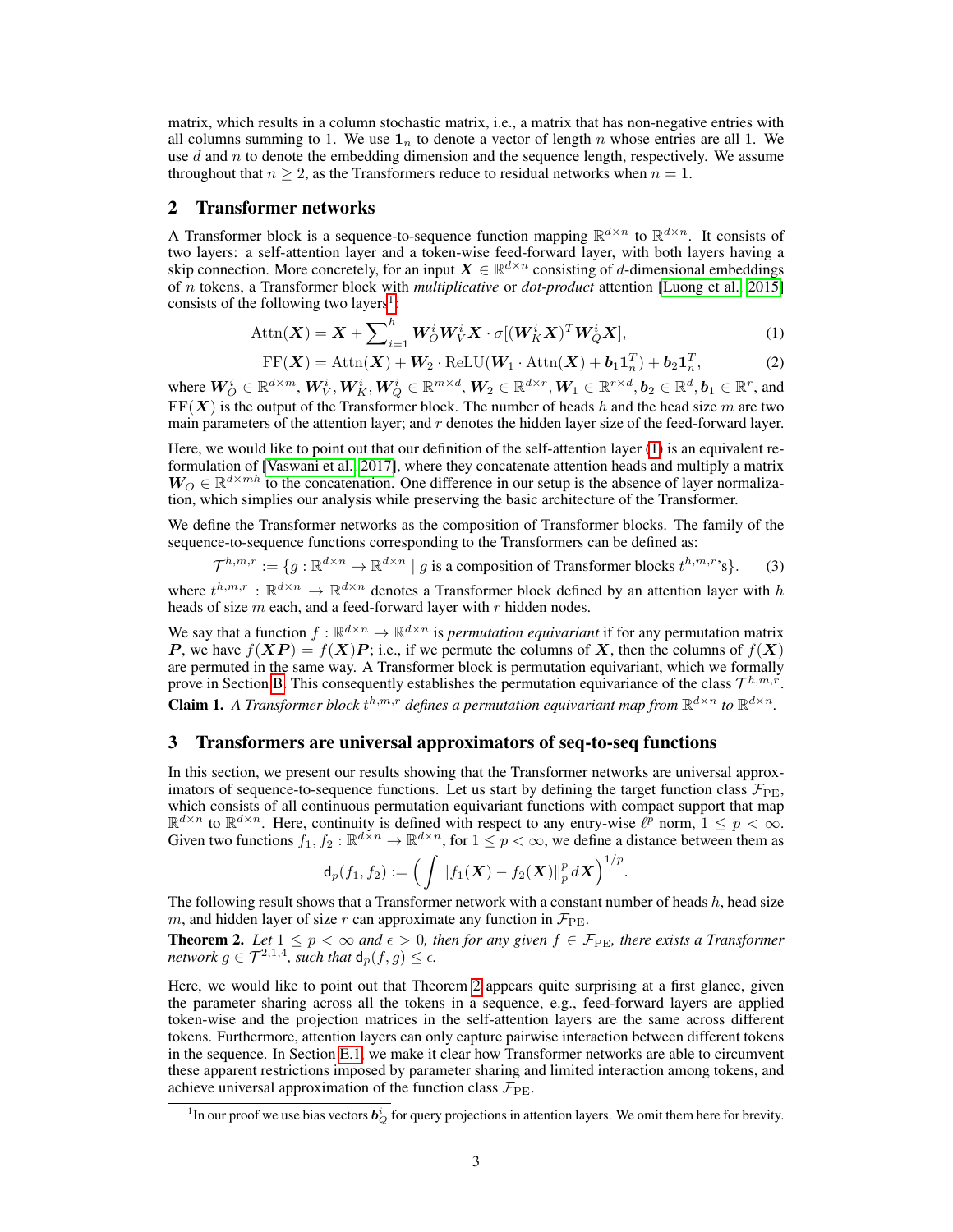#### 3.1 Transformers with trainable positional encodings

In order to endow the Transformer networks with the ability to capture the information about the position of tokens in the input sequence, it is a common practice to add positional encodings  $E \in \mathbb{C}$  $\mathbb{R}^{d \times n}$  to the input sequence before feeding it to the Transformer network [\[Vaswani et al., 2017,](#page-5-0) [Devlin et al., 2018\]](#page-4-0). Consider the functions represented by Transformers with positional encodings:

$$
\mathcal{T}_{\mathcal{P}}^{h,m,r} := \{ g_{\mathcal{P}}(\boldsymbol{X}) = g(\boldsymbol{X} + \boldsymbol{E}) \mid g \in \mathcal{T}^{h,m,r} \text{ and } \boldsymbol{E} \in \mathbb{R}^{d \times n} \}.
$$
 (4)

Here we show that if  $E$  is trainable, these positional encodings are sufficient to remove the permutation equivariance restriction of the Transformers. Towards this, we define  $\mathcal{F}_{CD}$  to be the set of all continuous functions that map a compact domain in  $\mathbb{R}^{d \times n}$  to  $\mathbb{R}^{d \times n}$ . Note that  $\mathcal{F}_{\text{CD}}$  does not have the restriction of permutation equivariance as in  $\mathcal{F}_{PE}$ , but any  $f \in \mathcal{F}_{CD}$  is defined on a compact domain instead of the whole  $\mathbb{R}^{d \times n}$ . The following result states that, equipped with the trainable positional encodings, Transformers can approximate any sequence-to-sequence function in  $\mathcal{F}_{CD}$ .

<span id="page-3-0"></span>**Theorem 3.** Let  $1 \leq p < \infty$  and  $\epsilon > 0$ , then for any given  $f \in \mathcal{F}_{CD}$ , there exists a Transformer *network*  $g \in \mathcal{T}_{\mathrm{P}}^{2,1,4}$  such that we have  $d_p(f,g) \leq \epsilon$ .

Theorems [2](#page-2-2) and [3](#page-3-0) provide an interesting characterization of the representation power of fixed-width Transformer networks. Since the function classes  $\mathcal{T}^{h,m,r}$  and  $\mathcal{T}_{\rm P}^{h,m,r}$  become richer as we increase the values of  $(h, m, r)$ , our results establish that general Transformer networks are also universal approximators of sequence-to-sequence functions. Remarkably, none of the parameters  $(h, m, r)$ depend on the input sequence length  $n$  or embedding dimension  $d$ .

#### 3.2 Tightness of constructions

We refer the reader to Section [C](#page-6-0) and Section [G](#page-17-0) for the proofs of Theorem [2](#page-2-2) and Theorem [3,](#page-3-0) respectively. Even though Theorems [2](#page-2-2) and [3](#page-3-0) do not specifically mention the required depth for approximation, our proof techniques do characterize it. The rough idea of the proof is to approximate continuous functions by piece-wise constant functions on cubes of width  $\delta$ , and then construct Transformer networks that approximate the piece-wise constant functions.

We show in Section [E](#page-7-0) that Theorem [2](#page-2-2) requires  $O(n(1/\delta)^{dn}/n!)$  Transformer blocks for approximation, where  $\delta$  is the width of the cubes. Each transformer block is of constant width, so it has  $O(d)$ parameters; this means that the total number of parameters is  $O(dn(1/\delta)^{dn}/n!)$ . We note that this exponential dependence cannot be avoided in the worse case. If we assume continuity without any additional smoothness, quantizing the domain to cubes and approximating the function with constants require memorizing (output dim)  $\times$  (num cubes)/n! real numbers, where the factor of  $1/n!$  is due to permutation equivariance. Thus, Theorem [2](#page-2-2) is optimal in the order of parameters.

If we compare with the residual network result [\[Lin and Jegelka, 2018\]](#page-4-10), we can consider "flattening"  $X$  into a  $dn$ -dimensional vector and fitting the function. The proof technique in [\[Lin and Jegelka,](#page-4-10) [2018\]](#page-4-10) requires  $O((1/\delta)^{dn})$  layers, where each layer has  $O(dn)$  parameters: the total parameter requirement is  $O(dn(1/\delta)^{dn})$ . This shows that Transformers can approximate permutation equivariant functions in a more efficient way than residual networks.

In Section [G,](#page-17-0) our proof of Theorem [3](#page-3-0) shows that we require  $O(n(1/\delta)^{dn})$  layers to approximate continuous (not permutation equivariant) sequence-to-sequence functions. As seen from the argument above, this construction is also optimal in the order of parameters.

## 4 Conclusion

In this paper, we prove that Transformer networks are universal approximators of any continuous and permutation equivariant sequence-to-sequence functions, which shed light on the expressive power of Transformer networks. We also theoretically validate the use of additive positional encodings in Transformers, as they can remove the permutation equivaraince restriction and make Transformers universal approximators of arbitrary continuous sequence-to-sequence functions.

In the supplementary material, we present the proofs of our theorems, which reveal that self-attention layers in Transformer networks can compute *contextual mappings*; this is one of the crucial components that make Transformer networks universal. We also discuss and experiment with other simpler layers that can implement weaker forms of contextual mappings.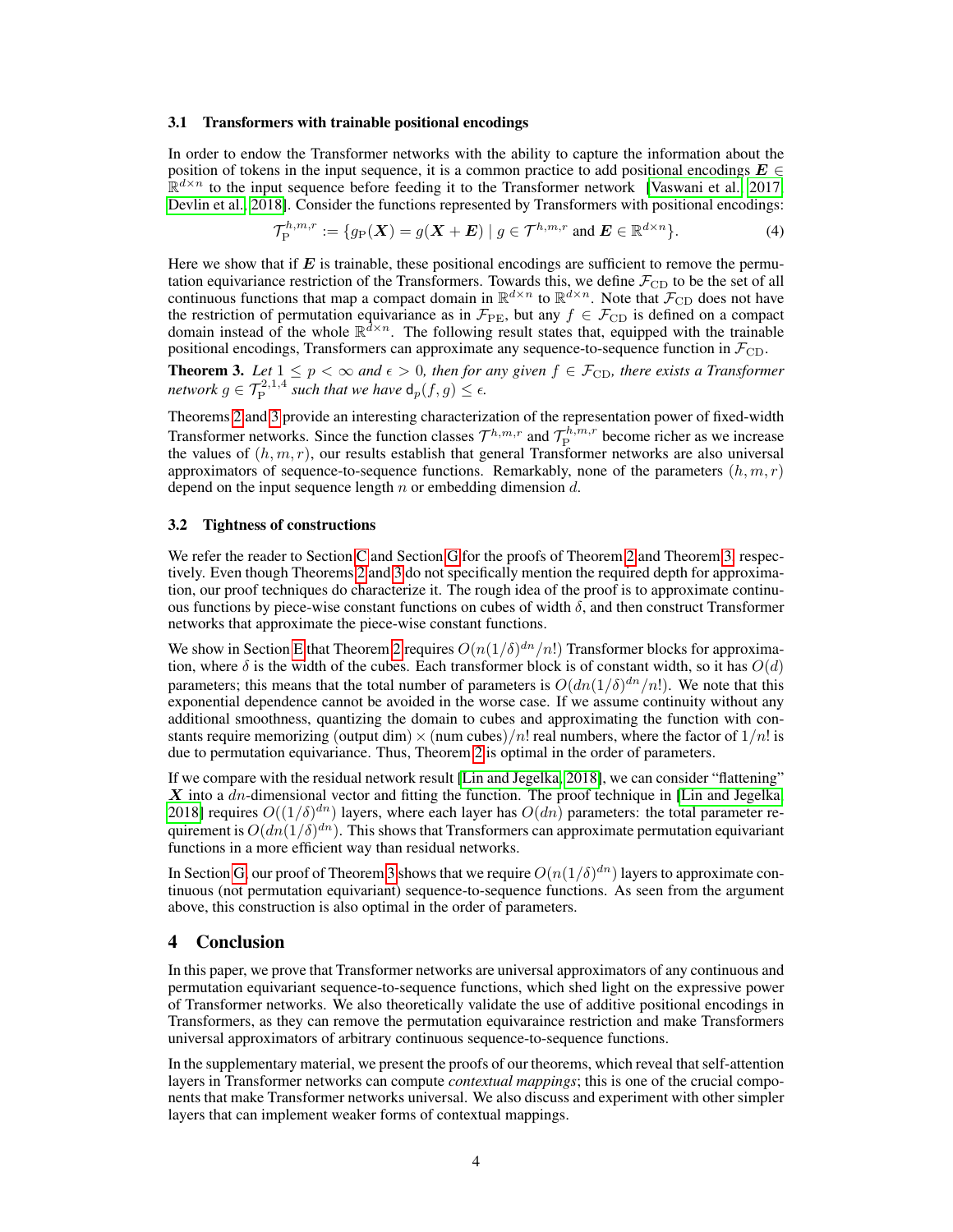# References

- <span id="page-4-15"></span>Nir Ailon and Bernard Chazelle. The fast Johnson–Lindenstrauss transform and approximate nearest neighbors. *SIAM Journal on computing*, 39(1):302–322, 2009.
- <span id="page-4-16"></span>François Chollet. Xception: Deep learning with depthwise separable convolutions. In *Proceedings of the IEEE conference on computer vision and pattern recognition*, pages 1251–1258, 2017.
- <span id="page-4-4"></span>Kevin Clark, Urvashi Khandelwal, Omer Levy, and Christopher D Manning. What does BERT look at? an analysis of BERT's attention. *arXiv preprint arXiv:1906.04341*, 2019.
- <span id="page-4-5"></span>Andy Coenen, Emily Reif, Ann Yuan, Been Kim, Adam Pearce, Fernanda Viegas, and Martin Wat- ´ tenberg. Visualizing and measuring the geometry of BERT. *arXiv preprint arXiv:1906.02715*, 2019.
- <span id="page-4-6"></span>George Cybenko. Approximation by superpositions of a sigmoidal function. *Mathematics of control, signals and systems*, 2(4):303–314, 1989.
- <span id="page-4-12"></span>Mostafa Dehghani, Stephan Gouws, Oriol Vinyals, Jakob Uszkoreit, and Łukasz Kaiser. Universal transformers. *arXiv preprint arXiv:1807.03819*, 2018.
- <span id="page-4-0"></span>Jacob Devlin, Ming-Wei Chang, Kenton Lee, and Kristina Toutanova. BERT: Pre-training of deep bidirectional transformers for language understanding. *arXiv preprint arXiv:1810.04805*, 2018.
- <span id="page-4-14"></span>Yunchao Gong, Sanjiv Kumar, Henry A Rowley, and Svetlana Lazebnik. Learning binary codes for high-dimensional data using bilinear projections. In *Proceedings of the IEEE conference on computer vision and pattern recognition*, pages 484–491, 2013.
- <span id="page-4-9"></span>Boris Hanin and Mark Sellke. Approximating continuous functions by relu nets of minimal width. *arXiv preprint arXiv:1710.11278*, 2017.
- <span id="page-4-3"></span>John Hewitt and Christopher D Manning. A structural probe for finding syntax in word representations. In *Proceedings of the 2019 Conference of the North American Chapter of the Association for Computational Linguistics: Human Language Technologies, Volume 1 (Long and Short Papers)*, pages 4129–4138, 2019.
- <span id="page-4-7"></span>Kurt Hornik. Approximation capabilities of multilayer feedforward networks. *Neural networks*, 4 (2):251–257, 1991.
- <span id="page-4-17"></span>Lukasz Kaiser, Aidan N Gomez, and Francois Chollet. Depthwise separable convolutions for neural machine translation. *arXiv preprint arXiv:1706.03059*, 2017.
- <span id="page-4-10"></span>Hongzhou Lin and Stefanie Jegelka. ResNet with one-neuron hidden layers is a universal approximator. In *Advances in Neural Information Processing Systems*, pages 6169–6178, 2018.
- <span id="page-4-1"></span>Yinhan Liu, Myle Ott, Naman Goyal, Jingfei Du, Mandar Joshi, Danqi Chen, Omer Levy, Mike Lewis, Luke Zettlemoyer, and Veselin Stoyanov. RoBERTa: A robustly optimized BERT pretraining approach. *arXiv preprint arXiv:1907.11692*, 2019.
- <span id="page-4-8"></span>Zhou Lu, Hongming Pu, Feicheng Wang, Zhiqiang Hu, and Liwei Wang. The expressive power of neural networks: A view from the width. In *Advances in neural information processing systems*, pages 6231–6239, 2017.
- <span id="page-4-13"></span>Minh-Thang Luong, Hieu Pham, and Christopher D. Manning. Effective approaches to attentionbased neural machine translation. In *Empirical Methods in Natural Language Processing (EMNLP)*, pages 1412–1421, Lisbon, Portugal, September 2015. Association for Computational Linguistics.
- <span id="page-4-2"></span>Tomas Mikolov, Ilya Sutskever, Kai Chen, Greg S Corrado, and Jeff Dean. Distributed representations of words and phrases and their compositionality. In *Advances in neural information processing systems*, pages 3111–3119, 2013.
- <span id="page-4-11"></span>Jorge Pérez, Javier Marinković, and Pablo Barceló. On the Turing completeness of modern neural network architectures. *arXiv preprint arXiv:1901.03429*, 2019.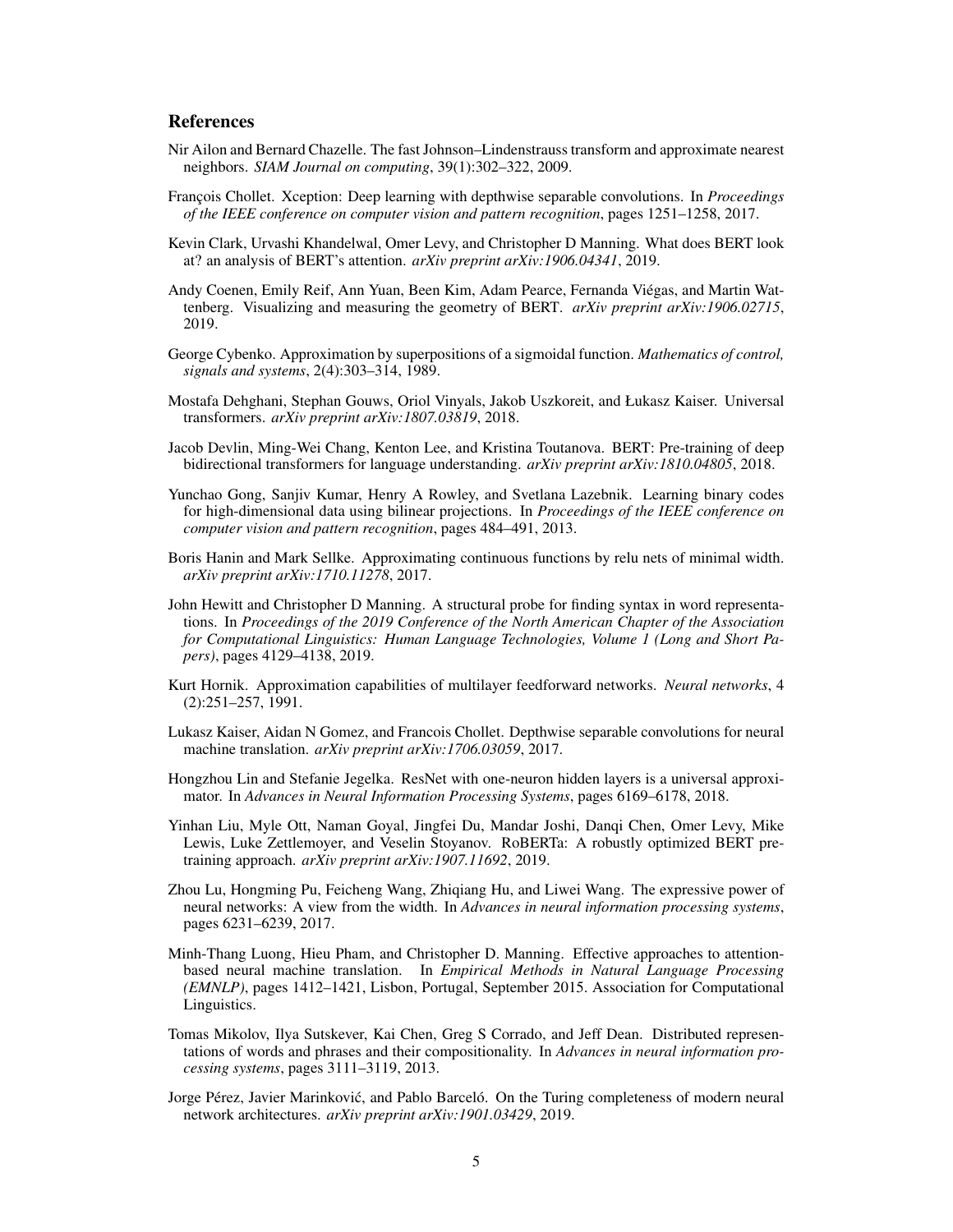- <span id="page-5-1"></span>Alec Radford, Karthik Narasimhan, Tim Salimans, and Ilya Sutskever. Improving language understanding by generative pre-training. *Technical Report, OpenAI*, 2018.
- <span id="page-5-2"></span>Alec Radford, Jeffrey Wu, Rewon Child, David Luan, Dario Amodei, and Ilya Sutskever. Language models are unsupervised multitask learners. *Technical Report, OpenAI*, 2019.
- <span id="page-5-8"></span>Pranav Rajpurkar, Jian Zhang, Konstantin Lopyrev, and Percy Liang. SQuAD: 100,000+ questions for machine comprehension of text. In *Proceedings of the 2016 Conference on Empirical Methods in Natural Language Processing*, pages 2383–2392, 2016.
- <span id="page-5-5"></span>Akiyoshi Sannai, Yuuki Takai, and Matthieu Cordonnier. Universal approximations of permutation invariant/equivariant functions by deep neural networks. *arXiv preprint arXiv:1903.01939*, 2019.
- <span id="page-5-6"></span>Laurent Sifre and Stéphane Mallat. Rigid-motion scattering for image classification. *Ph. D. dissertation*, 2014.
- <span id="page-5-0"></span>Ashish Vaswani, Noam Shazeer, Niki Parmar, Jakob Uszkoreit, Llion Jones, Aidan N Gomez, Łukasz Kaiser, and Illia Polosukhin. Attention is all you need. In *Advances in Neural Information Processing Systems*, pages 5998–6008, 2017.
- <span id="page-5-4"></span>Jesse Vig and Yonatan Belinkov. Analyzing the structure of attention in a transformer language model. *arXiv preprint arXiv:1906.04284*, 2019.
- <span id="page-5-9"></span>Adina Williams, Nikita Nangia, and Samuel Bowman. A broad-coverage challenge corpus for sentence understanding through inference. In *Proceedings of the 2018 Conference of the North American Chapter of the Association for Computational Linguistics: Human Language Technologies, Volume 1 (Long Papers)*, pages 1112–1122. Association for Computational Linguistics, 2018. URL <http://aclweb.org/anthology/N18-1101>.
- <span id="page-5-7"></span>Felix Wu, Angela Fan, Alexei Baevski, Yann N Dauphin, and Michael Auli. Pay less attention with lightweight and dynamic convolutions. *arXiv preprint arXiv:1901.10430*, 2019.
- <span id="page-5-3"></span>Zhilin Yang, Zihang Dai, Yiming Yang, Jaime G. Carbonell, Ruslan Salakhutdinov, and Quoc V. Le. XLNet: Generalized autoregressive pretraining for language understanding. *arXiv preprint arXiv:1906.08237*, 2019.
- <span id="page-5-10"></span>Yukun Zhu, Ryan Kiros, Rich Zemel, Ruslan Salakhutdinov, Raquel Urtasun, Antonio Torralba, and Sanja Fidler. Aligning books and movies: Towards story-like visual explanations by watching movies and reading books. In *Proceedings of the IEEE international conference on computer vision*, pages 19–27, 2015.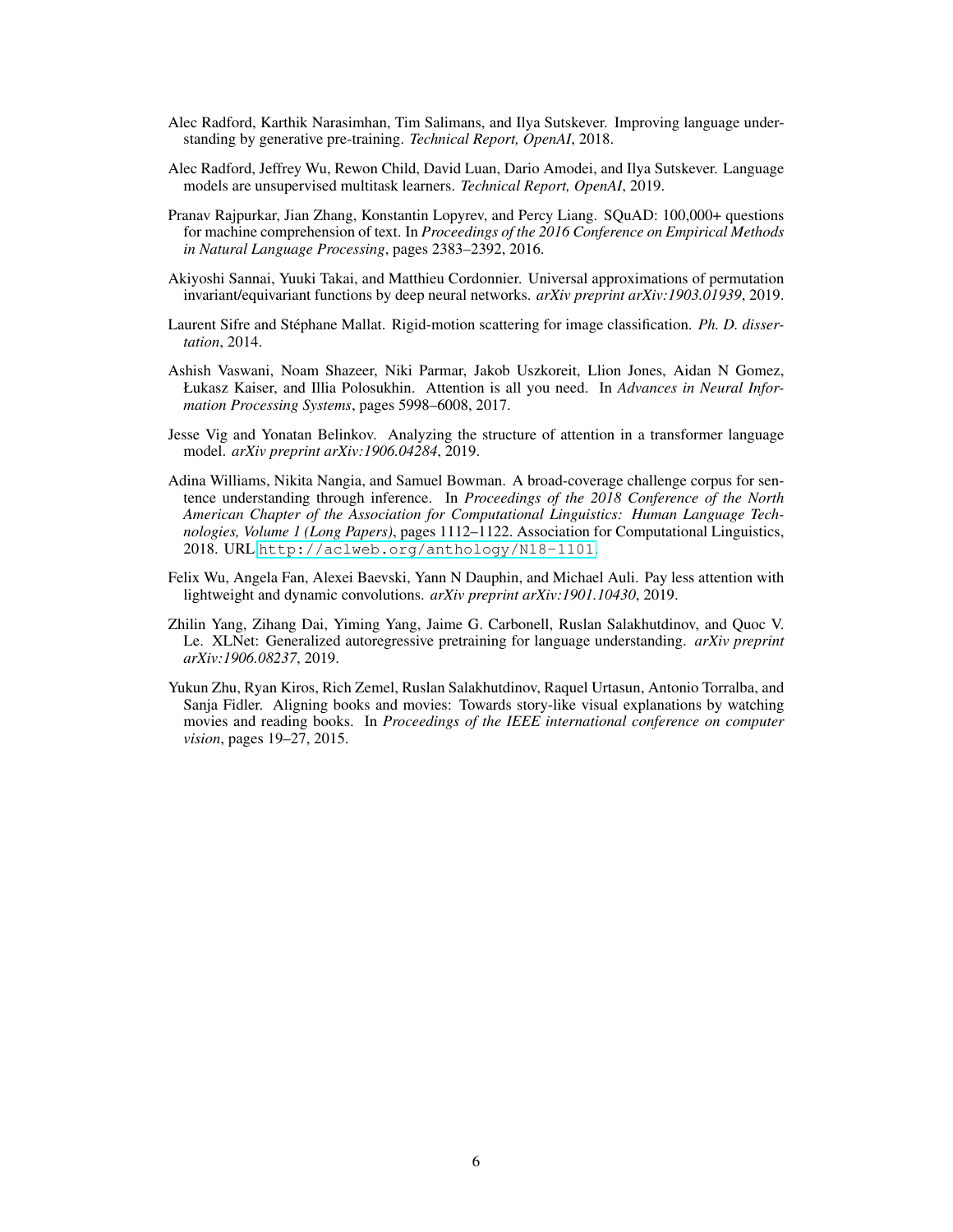# A Notation

We first summarize the additional notation used in the appendix.

For  $a, b \in \mathbb{N}$  where  $a \leq b$ , let  $[a] = \{1, \ldots, a\}$  and  $[a : b] = \{a, a+1, \ldots, b-1, b\}$ . For  $a, b, c \in \mathbb{R}$ where  $b-a > 0$  is an integer multiple of  $c > 0$ , we write  $[a : c : b] := \{a, a+c, a+2c, \ldots, b-c, b\}.$ Given a matrix A, let  $A_{i,j}$ ,  $A_{i,:}$ , and  $A_{i,j}$  denote its  $(i,j)$ -th entry, i-th row, and j-th column, respectively. In a similar way as the softmax operator  $\sigma[\cdot]$ , we define  $\sigma_H[\cdot]$  to be the hardmax operator, which outputs the one-hot representation of the arg max entry for each column of the input matrix. If there are k arg max entries, then the output is  $1/k$  for such entries. We denote the 0-1 indicator function by  $\mathbb{1}\{\cdot\}$ .

# <span id="page-6-1"></span>B Proof of Claim [1](#page-2-3)

Suppose  $\boldsymbol{XP}$  was given as input, where  $\boldsymbol{P}$  is a permutation matrix. First note that

$$
(\boldsymbol{W}_K^i\boldsymbol{X}\boldsymbol{P})^T(\boldsymbol{W}_Q^i\boldsymbol{X}\boldsymbol{P}) = \boldsymbol{P}^T(\boldsymbol{W}_K^i\boldsymbol{X})^T(\boldsymbol{W}_Q^i\boldsymbol{X})\boldsymbol{P}
$$

After the softmax operation, we get

$$
\sigma[\bm{P}^T(\bm{W}_K^i\bm{X})^T(\bm{W}_Q^i\bm{X})\bm{P}]=\bm{P}^T\sigma[(\bm{W}_K^i\bm{X})^T(\bm{W}_Q^i\bm{X})]\bm{P}.
$$

Then,

$$
\text{Attn}(\boldsymbol{XP}) = \boldsymbol{XP} + \sum_{i=1}^{h} \boldsymbol{W}_{\boldsymbol{O}}^{i}(\boldsymbol{W}_{\boldsymbol{V}}^{i} \boldsymbol{XP}) \cdot \boldsymbol{P}^{T} \sigma[(\boldsymbol{W}_{\boldsymbol{K}}^{i} \boldsymbol{X})^{T}(\boldsymbol{W}_{\boldsymbol{Q}}^{i} \boldsymbol{X})] \boldsymbol{P} = \text{Attn}(\boldsymbol{X}) \boldsymbol{P},
$$

where we used  $PP^T = I$ . Permutation equivariance of the token-wise feed-forward layer can be shown similarly:

$$
FF(\boldsymbol{XP}) = \text{Attn}(\boldsymbol{X})\boldsymbol{P} + \boldsymbol{W}_2 \cdot \text{ReLU}(\boldsymbol{W}_1 \cdot \text{Attn}(\boldsymbol{X})\boldsymbol{P} + \boldsymbol{b}_1 \boldsymbol{1}_n^T \boldsymbol{P}) + \boldsymbol{b}_2 \boldsymbol{1}_n^T \boldsymbol{P}
$$
  
= Attn(\boldsymbol{X})\boldsymbol{P} + \boldsymbol{W}\_2 \cdot \text{ReLU}(\boldsymbol{W}\_1 \cdot \text{Attn}(\boldsymbol{X}) + \boldsymbol{b}\_1 \boldsymbol{1}\_n^T) \boldsymbol{P} + \boldsymbol{b}\_2 \boldsymbol{1}\_n^T \boldsymbol{P} = \text{FF}(\boldsymbol{X})\boldsymbol{P},

where  $ReLU(XP) = ReLU(X)P$  was used. This analysis shows that the function class  $\mathcal{T}^{h,m,r}(\cdot)$ is restricted to permutation equivariant functions.

## <span id="page-6-0"></span>C Proof of Theorem [2](#page-2-2)

Recall that we want to show that given a function  $f \in \mathcal{F}_{PE}$ , we can find a Transformer network  $g \in \mathcal{T}^{2,1,4}$  such that  $d_p(f,g) \leq \epsilon$ . Without loss of generality, we can assume that the compact support of f is contained in  $[0, 1]^{d \times n}$ . We achieve our desired objective in three key steps:

Step 1. Approximate  $\mathcal{F}_{\text{PE}}$  with piece-wise constant functions. We first use (a variant of) the classical result that any continuous function can be approximated up to arbitrary accuracy by piecewise constant functions. For  $\delta > 0$ , we define the following class of piece-wise constant functions.

$$
\overline{\mathcal{F}}_{\mathrm{PE}}(\delta) := \left\{f: \boldsymbol{X} \mapsto \sum\nolimits_{\boldsymbol{L} \in \mathbb{G}_{\delta}} \boldsymbol{A}_{\boldsymbol{L}} \mathbb{1} \left\{ \boldsymbol{X} \in \mathbb{S}_{\boldsymbol{L}} \right\} \mid f \text{ is permutation equivariant, } \boldsymbol{A}_{\boldsymbol{L}} \in \mathbb{R}^{d \times n} \right\},
$$

where  $\mathbb{G}_{\delta} := \{0, \delta, \ldots, 1 - \delta\}^{d \times n}$  and, for a grid point  $\mathbf{L} \in \mathbb{G}_{\delta}, \mathbb{S}_{\mathbf{L}} := \prod_{j=1}^{d} \prod_{k=1}^{n} [L_{j,k}, L_{j,k} + \delta]$  $\delta$ )  $\subset$  [0, 1]<sup>d × n</sup> denotes the associated cube of width  $\delta$ .

The following result states that the underlying function  $f \in \mathcal{F}_{PE}$  can be approximated using the function class  $\overline{\mathcal{F}}_{\text{PE}}(\delta)$ .

<span id="page-6-2"></span>Lemma 4. For any given  $f \in \mathcal{F}_{\rm PE}$  and  $1 \leq p < \infty$ , one can find a  $\delta^* > 0$  such that  $\exists \overline{f} \in \overline{\mathcal{F}}_{\rm PE}(\delta^*)$ *which satisfies*  $d_p(f, \overline{f}) \leq \epsilon/3$ .

**Step 2. Approximate**  $\overline{\mathcal{F}}_{\text{PE}}(\delta)$  with *modified* Transformers. We then consider a slightly modified architecture for Transformer networks, where the softmax operator  $\sigma[\cdot]$  and ReLU( $\cdot$ ) are replaced by the hardmax operator  $\sigma_H[\cdot]$  and an activation function  $\phi \in \Phi$ , respectively. Here, the set of allowed activations Φ consists of all piece-wise linear functions with at most three pieces, where at least one piece is constant. Let  $\overline{\mathcal{T}}^{h,m,r}$  denote the function class corresponding to the sequence-to-sequence functions defined by the modified Transformer networks. The following result establishes that the modified Transformer networks in  $\overline{\mathcal{T}}^{2,1,1}$  can closely approximate functions in  $\overline{\mathcal{F}}_{\text{PE}}(\delta)$ .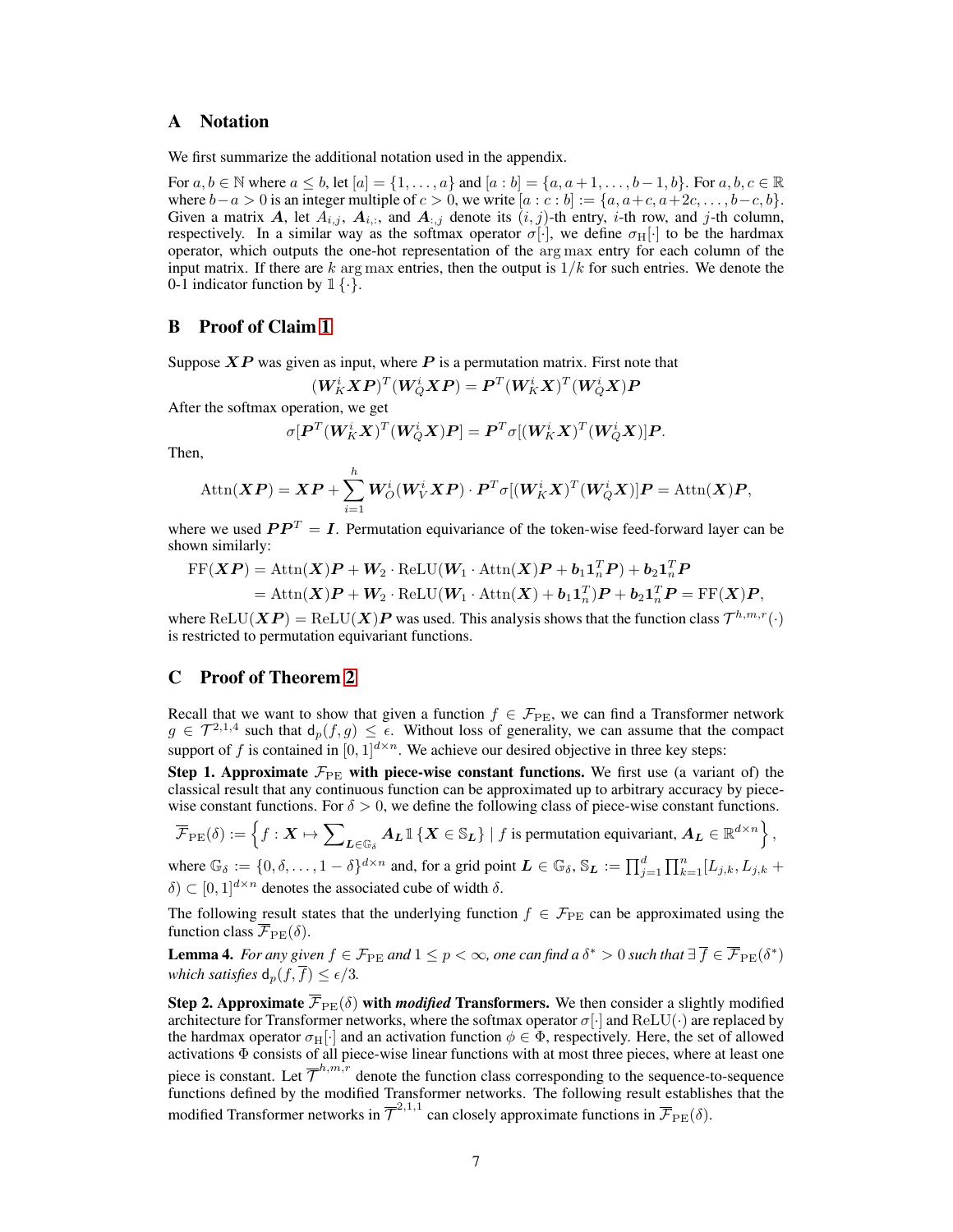<span id="page-7-2"></span>**Proposition 5.** For each  $\overline{f} \in \overline{\mathcal{F}}_{\text{PE}}(\delta)$  and  $1 \leq p < \infty$ ,  $\exists \, \overline{g} \in \overline{\mathcal{T}}^{2,1,1}$  such that  $d_p(\overline{f}, \overline{g}) = O(\delta^{d/p})$ .

Step 3. Approximate modified Transformers with (original) Transformers. Finally, we show that  $\overline{g} \in \overline{\mathcal{T}}^{2,1,1}$  can be approximated by  $\mathcal{T}^{2,1,4}$ . Let  $g \in \mathcal{T}^{2,1,4}$  be such that  $d_p(\overline{g}, g) \leq \epsilon/3$ .

The following result relies on the connection between the softmax operator and the hardmax operator; and the fact each activation  $\phi \in \Phi$  can approximated by the sum of four ReLU's.

<span id="page-7-3"></span>**Lemma 6.** For each  $\overline{g} \in \overline{\mathcal{T}}^{2,1,1}$  and  $1 \leq p < \infty$ ,  $\exists g \in \mathcal{T}^{2,1,4}$  such that  $d_p(\overline{g}, g) \leq \epsilon/3$ .

Theorem [2](#page-2-2) now follows from these three steps, because we have

$$
\mathsf{d}_p(f,g) \le \mathsf{d}_p(f,\overline{f}) + \mathsf{d}_p(\overline{f},\overline{g}) + \mathsf{d}_p(\overline{g},g) \le 2\epsilon/3 + O(\delta^{d/p}).
$$

Choosing  $\delta \leq \delta^*$  small enough ensures that  $d_p(f, g) \leq \epsilon$ .

Next, we present the proof of Lemma [4,](#page-6-2) Proposition [5,](#page-7-2) and Lemma [6,](#page-7-3) in Section [D,](#page-7-4) Section [E,](#page-7-0) and Section [F,](#page-16-0) respectively.

# <span id="page-7-4"></span>D Proof of Lemma [4](#page-6-2)

Since  $f : \mathbb{R}^{d \times n} \to \mathbb{R}^{d \times n}$  is a continuous function with compact support, the function is uniformly continuous. Since continuity is defined using entry-wise  $\ell_p$  norm, and entry-wise  $\ell_p$  norm is equivalent to entry-wise  $\ell_{\infty}$  norm when the number of entries are finite, uniform continuity implies that

$$
\forall \epsilon > 0, \exists \delta > 0 \text{ such that } \forall \mathbf{X}, \mathbf{Y}, ||\mathbf{X} - \mathbf{Y}||_{\infty} < \delta \implies ||f(\mathbf{X}) - f(\mathbf{Y})||_{p} < \epsilon.
$$

This means that given any  $\epsilon/3 > 0$ , we have such a  $\delta > 0$ . Using this  $\delta$ , we can create a grid  $\mathbb{G}_{\delta}$ and corresponding cubes  $\mathbb{S}_L$ , as described in the main text. For any  $L \in \mathbb{G}_{\delta}$ , we define  $C_L \in \mathbb{S}_L$ to be the center point of the cube  $\mathcal{S}_L$ . Then, we can define a piece-wise constant approximation  $\overline{f}(X) = \sum_{L \in \mathbb{G}_\delta} f(C_L) \mathbbm{1}\{X \in \mathbb{S}_L\}$ . Note that, for any  $X \in \mathbb{S}_L$ , we have  $\|X - C_L\|_\infty < \delta$ , so by uniform continuity, we have  $||f(X) - \overline{f}(X)||_p = ||f(X) - f(C_L)||_p < \epsilon/3$ . This proves that  $d_p(f, \overline{f}) < \epsilon/3$ .

As for permutation equivariance, since f is permutation equivariant, we have  $f(C_L P) = f(C_L)P$ for any permutation matrix P. For any  $X \in \mathcal{S}_L$ , we have  $XP \in \mathcal{S}_{LP}$ , so

$$
\overline{f}(\mathbf{X}\mathbf{P}) = f(\mathbf{C}_{\mathbf{L}\mathbf{P}}) = f(\mathbf{C}_{\mathbf{L}}\mathbf{P}) = f(\mathbf{C}_{\mathbf{L}})\mathbf{P} = \overline{f}(\mathbf{X})\mathbf{P}.
$$

Thus, the approximation  $\overline{f}$  is also permutation equivariant. This proves the lemma.

 $\Box$ 

 $\Box$ 

## <span id="page-7-0"></span>E Proof of Proposition [5](#page-7-2)

#### <span id="page-7-1"></span>E.1 Proof sketch: Demystifying Transformers

As mentioned earlier, the heavy parameter sharing in Transformers makes the goal of universally approximating sequence-to-sequence functions seemingly difficult. Both the self-attention and the feed-forward layer weights inside a Transformer block are fixed across n tokens. In this section, we show that Transformers are able to overcome this architectural constraint, and compute contextual mappings of the entire input sequence just based on the pair-wise interactions. The token-wise feedforward layers then transform these contextual mappings to the desired output sequence.

We highlight these inner workings of Transformers en route to proving Proposition [5.](#page-7-2) We want to show that given a piece-wise constant function  $f \in \mathcal{F}_{PE}(\delta)$ , there exists a modified Transformer network  $\overline{g} \in \overline{\mathcal{T}}^{2,1,1}$  that closely approximates  $\overline{f}$ . We achieve this goal by establishing the following three claims.

- 1. Given an input  $X \in \mathbb{R}^{d \times n}$ , a series of feed-forward layers in the modified Transformer network can quantize X to an element L on the extended grid  $\mathbb{G}_{\delta}^+ := \{-\delta^{-nd}, 0, \delta, \dots, 1 - \delta\}^{d \times n}$ .
- 2. Next, a series of self-attention layers in the modified Transformer network can take the input  $L$ and implement a *contextual mapping*  $q$  such that, for  $L$  and  $L'$  that are not permutation of each other, all the elements in  $q(L)$  and  $q(L')$  are distinct.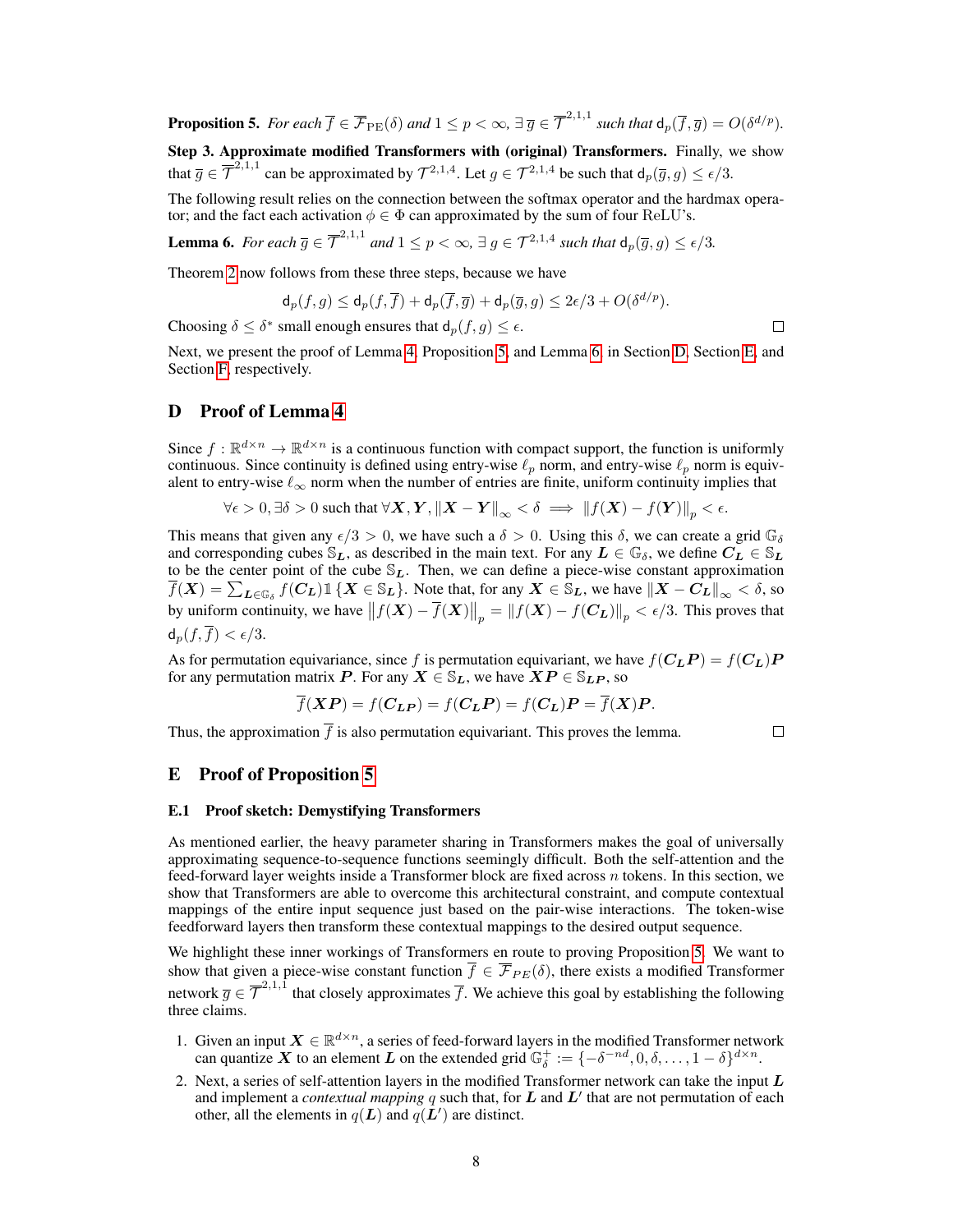3. Finally, a series of feed-forward layers in the modified Transformer network can map elements of the contextual embedding  $q(L)$  to the desired output value of  $\overline{f} \in \overline{\mathcal{F}}_{\text{PE}}$  at the input X.

Before discussing these three claims in detail, we note that even though a Transformer network stacks self-attention and feed-forward layers in an alternate manner, the skip connections enable these networks to employ a composition of multiple self-attention or feed-forward layers. Furthermore, as alluded earlier, these three steps clearly highlight the different roles that self-attention and feed-forward layers play in realizing the ability to universally approximate sequence-to-sequence functions: 1) self-attention layers compute precise contextual maps; and 2) feed-forward layers then assign the results of these contextual maps to the desired output values.

## <span id="page-8-0"></span>E.1.1 Quantization by feed-forward layers

Since our objective in Proposition [5](#page-7-2) is to approximate the function  $\overline{f} \in \overline{\mathcal{F}}_{PE}(\delta)$ , which takes a constant value on the cubes  $\mathcal{S}_L$ 's, the (modified) Transformer network approximating  $\bar{f}$  first quantizes the input X according to these cubes. In particular, we want each input  $X \in \mathcal{S}_L$  to be mapped to the point L. The following result shows that a modified Transformer network can indeed implement this quantization map with a composition of multiple feed-forward layers.

<span id="page-8-1"></span>**Lemma 7.** *Consider a scalar quantization map*  $g_q^{\text{ent}} : \mathbb{R} \to \{-\delta^{-nd}, 0, \delta, \ldots, 1-\delta\}$ :

$$
g_{\mathbf{q}}^{\text{ent}}(t) = \begin{cases} k\delta & \text{if } k\delta \le t < (k+1)\delta, \ \ k = 0, \dots, 1/\delta - 1, \\ -\delta^{-nd} & \text{otherwise.} \end{cases}
$$

There exists a function  $g_q : \mathbb{R}^{d \times n} \mapsto \mathbb{G}^+_ \delta$  composed of  $\frac{d} \delta + d$  token-wise feed-forward layers with  $r = 1$  and activations in  $\Phi$ , which employs the scalar quantization  $g_q^{\text{ent}}$  to each entry of its input.

As desired, the function  $g_q$  maps any  $X \in \mathcal{S}_L$  to  $L$ . Furthermore, if any element of  $X$  is not in [0, 1], the element is mapped to  $-\delta^{-nd}$ , indicating that  $X$  is outside the compact support of  $\overline{f} \in \overline{\mathcal{F}}_{\text{PE}}(\delta)$ .

## E.1.2 Contextual mapping by self-attention layers

In this subsection, we show that the (modified) Transformer network can compute contextual maps from the output of the quantized map  $g_q$  (cf. Section [E.1.1\)](#page-8-0) by using a composition of self-attention layers.

Let us consider a setting where we are interested in embedding two sentences: 1) I am happy; and 2) I am Bob. These sentences are fed to a sequence-to-sequence model as

$$
\bm{X} = [\bm{X}_{:,1}, \bm{X}_{:,2}, \bm{X}_{:,3}] = [\bm{v}_\text{I}, \bm{v}_\text{am}, \bm{v}_\text{happy}] \text{ and } \tilde{\bm{X}} = [\tilde{\bm{X}}_{:,1}, \tilde{\bm{X}}_{:,2}, \tilde{\bm{X}}_{:,3}] = [\bm{v}_\text{I}, \bm{v}_\text{am}, \bm{v}_\text{Bob}],
$$

where  $v_{\rm I}$ ,  $v_{\rm am}$ ,  $v_{\rm happy}$ , and  $v_{\rm Bob}$  denote d-dimensional embedding for the tokens 'I', 'am', 'happy', and 'Bob', respectively. Since the word 'I' occurs in different contexts in these sentences, the contextual mapping of this word should be different. We formally define this requirement below.

<span id="page-8-2"></span>**Definition E.1** (Contextual mapping). *Consider a finite set*  $\mathbb{L} \subset \mathbb{R}^{d \times n}$ . *A map*  $q : \mathbb{L} \to \mathbb{R}^{1 \times n}$ *defines a* contextual mapping *if the map satisfies the following:*

- *1. For any*  $L \in \mathbb{L}$ *, the n entries in*  $q(L)$  *are all distinct.*
- 2. For any  $L, L' \in \mathbb{L}$ , with  $L \neq L'$ , all entries of  $q(L)$  and  $q(L')$  are distinct.

In other words, a contextual mapping maps each token (column) of  $L \in \mathbb{L}$  to a unique value which depends on the entire  $L$ ; as a result, capturing the precise context of  $L$ . This allows the subsequent token-wise function (e.g., defined by the feed-forward layers in case of Transformer networks) to realize the outputs of any arbitrary sequence-to-sequence functions.

At first thought, we can consider getting a contextual mapping by simply averaging all the tokens, because this can capture the one-word difference (e.g., "happy" vs. "Bob") in two different contexts. However, if there are multiple words that are different, it is not guaranteed that the average will be different. Indeed, requiring unique mappings for all the tokens for any change in any number of tokens, is a steep requirement.

While the self-attention layer does consider *pair-wise* interactions among different input tokens, it is not clear if this weak form of pair-wise interaction with shared projection weights is sufficient to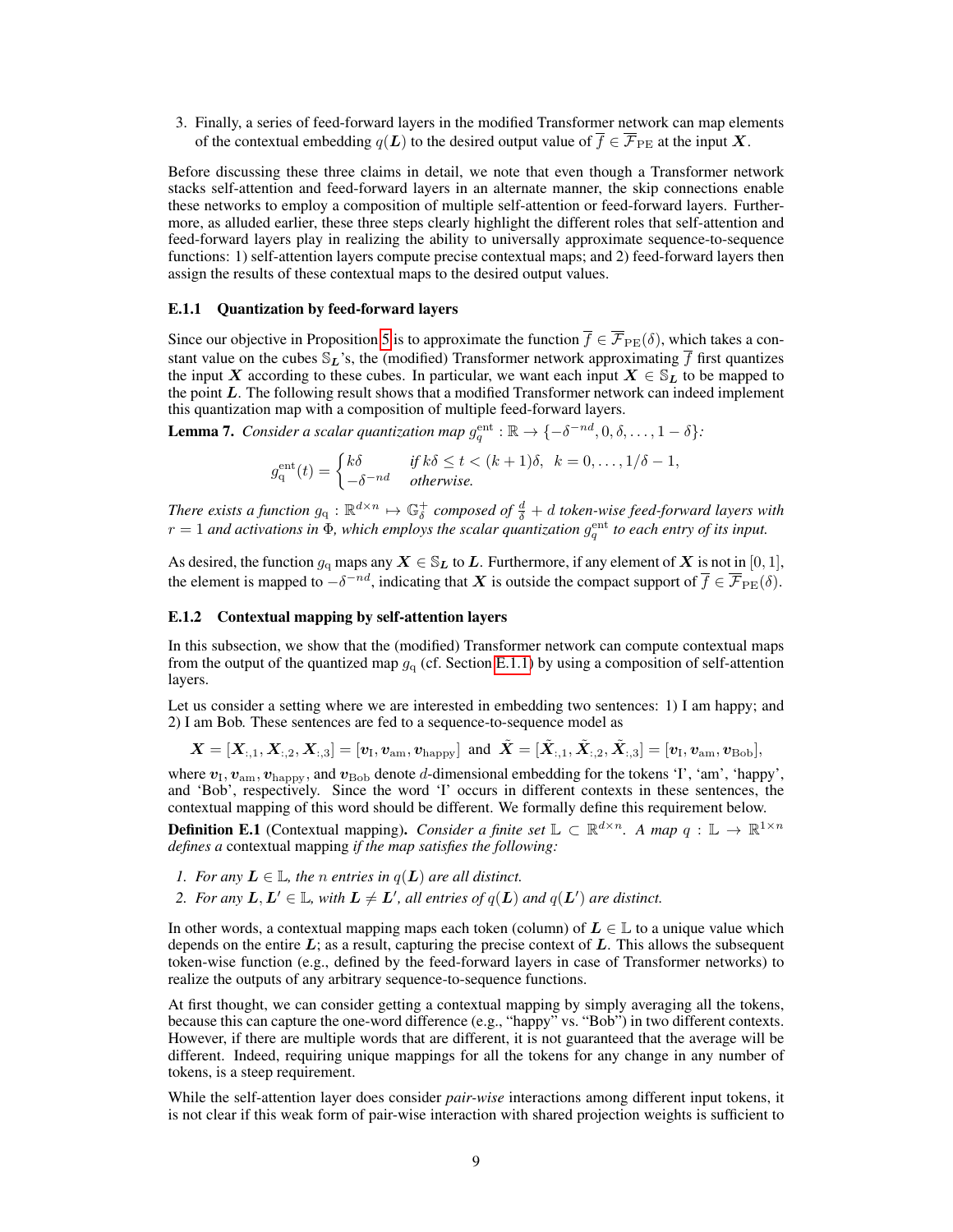extract the underlying context. The following result shows that the (modified) Transformer networks can implement a *permutation equivariant* contextual mapping over almost all elements of  $\mathbb{G}_{\delta}$ .

<span id="page-9-0"></span>**Lemma 8.** *Consider the following subset of*  $\mathbb{G}_{\delta} = \{0, \delta, \ldots, 1 - \delta\}^{d \times n}$ :

$$
\widetilde{\mathbb{G}}_{\delta}:=\{\boldsymbol{L}\in\mathbb{G}_{\delta}\mid \boldsymbol{L}_{:,i}\neq\boldsymbol{L}_{:,j} \text{ for all } i\neq j\}.
$$

Assume that  $n \geq 2$  and  $\delta^{-1} \geq 2$ . Then, there exist a function  $g_c: \mathbb{R}^{d \times n} \to \mathbb{R}^{d \times n}$  composed *of*  $\delta^{-d} + 1$  *self-attention layers*  $(h = 2, m = 1)$  *that employ the*  $\sigma_H$  *operator, a vector*  $u \in \mathbb{R}^d$ *,* constants  $t_l, t_r \in \mathbb{R}$  ( $0 < t_l < t_r$ ), such that  $q(\boldsymbol{L}) := \boldsymbol{u}^T g_c(\boldsymbol{L})$  satisfies the following properties:

- <span id="page-9-3"></span>*1. For any*  $\mathbf{L} \in \widetilde{\mathbb{G}}_{\delta}$ , the entries of  $q(\mathbf{L})$  are all distinct.
- <span id="page-9-1"></span>2. For any  $L,L'\in \widetilde{\mathbb{G}}_\delta$  such that  $L$  is not a permutation of  $L'$ , all entries of  $q(L)$ ,  $q(L')$  are distinct.
- <span id="page-9-4"></span>*3. For any*  $\mathbf{L} \in \widetilde{\mathbb{G}}_{\delta}$ , all the entries of  $q(\mathbf{L})$  are in  $[t_l, t_r]$ .
- <span id="page-9-5"></span>*4.* For any  $\boldsymbol{L}\in \mathbb{G}_\delta^+ \setminus \widetilde{\mathbb{G}}_\delta$ , all the entries of  $q(\boldsymbol{L})$  are outside  $[t_l, t_r].$

At this point, a few remarks about the result in Lemma [8](#page-9-0) are in order. First, since the Transformer networks are bound to implement permutation invariant maps, we require the Property [8.](#page-9-0)[2](#page-9-1) to hold for the pair of sequences that cannot be mapped to each other via permutation of columns. Furthermore, the self-attention layers implement the desirable contextual map for only  $\mathbb{G}_{\delta} \subseteq \mathbb{G}_{\delta}$ , where all columns of L are distinct. Note that for small  $\delta$ ,  $\mathbb{G}_{\delta} \setminus \tilde{\mathbb{G}}_{\delta}$  constitutes a negligible fraction of  $\mathbb{G}_{\delta}$ because  $|\mathbb{G}_{\delta} \setminus \widetilde{\mathbb{G}}_{\delta}| = O(\delta^d | \mathbb{G}_{\delta}|)$ . The function q in Lemma [8](#page-9-0) maps the elements of  $\mathbb{G}_{\delta}^+ \setminus \widetilde{\mathbb{G}}_{\delta}$  outside  $[t_l, t_r]$ —the interval where the outputs of the contextual mapping for  $\widetilde{\mathbb{G}}_{\delta}$  reside.

## E.1.3 Function value mapping by feed-forward layers

This brings us to the final step, which demonstrates the key utility of the feed-forward layers. After the contextual mapping performed by self-attention layers, each token captures the entire context available in the input sequence. The following result shows that token-wise application of a composition of feed-forward layers can map these tokens to the desired output values as required by an arbitrary function  $f$ .

<span id="page-9-2"></span>**Lemma 9.** Let  $g_c$  :  $\mathbb{R}^{d \times n} \to \mathbb{R}^{d \times n}$  be the function from Lemma [8.](#page-9-0) Then, there exists a function  $g_v$  :  $\mathbb{R}^{d \times n} \to \mathbb{R}^{d \times n}$  composed of  $O(n(\frac{1}{\delta})^{dn}/n!)$  *token-wise feed-forward layers*  $(r = 1)$  *with* activations in  $\Phi$  such that  $g_v$  is defined by a token-wise function  $g_v^{\text{tkn}}:\mathbb{R}^d\to\mathbb{R}^d$  on each column,

$$
g_{\mathbf{v}}(\boldsymbol{X}) = \begin{bmatrix} g_{\mathbf{v}}^{\text{tkn}}(\boldsymbol{X}_{:,1}) & \cdots & g_{\mathbf{v}}^{\text{tkn}}(\boldsymbol{X}_{:,n}) \end{bmatrix},
$$

*where for all*  $j \in \{1, \ldots, n\}$ ,

$$
g_{\mathrm{v}}^{\mathrm{tkn}}(g_{\mathrm{c}}(\boldsymbol{L})_{:,j}) = \begin{cases} (\boldsymbol{A}_{\boldsymbol{L}})_{:,j} & \text{if } \boldsymbol{L} \in \widetilde{\mathbb{G}}_{\delta}, \\ \boldsymbol{0}_{d} & \text{if } \boldsymbol{L} \in \mathbb{G}_{\delta}^{+} \setminus \widetilde{\mathbb{G}}_{\delta}. \end{cases}
$$

## E.1.4 Putting all these together

With the results established in Lemmas [7,](#page-8-1) [8,](#page-9-0) and [9,](#page-9-2) we are now equipped with all the tools necessary to complete the proof of Proposition [5.](#page-7-2) Let us recall the functions  $g<sub>q</sub>, g<sub>c</sub>$ , and  $g<sub>v</sub>$  from Lemma [7,](#page-8-1) [8,](#page-9-0) and [9,](#page-9-2) respectively. We now show that the (modified) Transformer network  $\bar{g} = g_v \circ g_c \circ g_q$ approximates the underlying peicewise constant function  $\overline{f} \in \overline{\mathcal{F}}_{\text{PE}}$  over all points in its support except for a set of of measure  $O(\delta^d)$ .

Consider a point  $X \in \mathbb{S}_L \subset [0,1]^{d \times n}$ , where  $L \in \widetilde{\mathbb{G}}_{\delta}$ . By Lemma [7,](#page-8-1) we have that  $g_q(X) = L$ .<br>Thus, it follows from Lemmas [8](#page-9-0) and [9](#page-9-2) that

 $g_{\rm v}\circ g_{\rm c}\circ g_{\rm q}(\boldsymbol{X})=g_{\rm v}\circ g_{\rm c}(\boldsymbol{L})=\begin{bmatrix} g_{\rm v}^{\rm thr}(g_{\rm c}(\boldsymbol{L})_{\cdot,1}) & g_{\rm v}^{\rm thr}(g_{\rm c}(\boldsymbol{L})_{\cdot,2}) & \cdots & g_{\rm v}^{\rm thr}(g_{\rm c}(\boldsymbol{L})_{\cdot,n}) \end{bmatrix}=\boldsymbol{A}_{\boldsymbol{L}}.$ On the other hand, any point  $X \in \bigcup_{L \in \mathbb{G}_\delta \setminus \widetilde{\mathbb{G}}_\delta} \mathbb{S}_L \cup (\mathbb{R}^{d \times n} \setminus [0,1]^{d \times n})$  is mapped by  $g_q$  to  $L \in \mathbb{R}$  $\mathbb{G}_\delta^+ \setminus \widetilde{\mathbb{G}}_\delta$ ; as a result, we get  $g_v \circ g_c \circ g_q(\boldsymbol{X}) = g_v \circ g_c(\boldsymbol{L}) = \boldsymbol{0}$ .

Therefore, we have  $\overline{g}(\boldsymbol{X}) = g_v \circ g_c \circ g_q(\boldsymbol{X}) = \boldsymbol{A_L} = \overline{f}(\boldsymbol{X})$  for  $\boldsymbol{X} \in \bigcup_{\boldsymbol{L} \in \widetilde{\mathbb{G}}_{\delta}} \mathbb{S}_{\boldsymbol{L}}$ , and 0 everywhere else. Recall that  $\overline{f}$  has its compact support in  $[0,1]^d$ , thus bounded; i.e., there exists  $B \ge 0$  such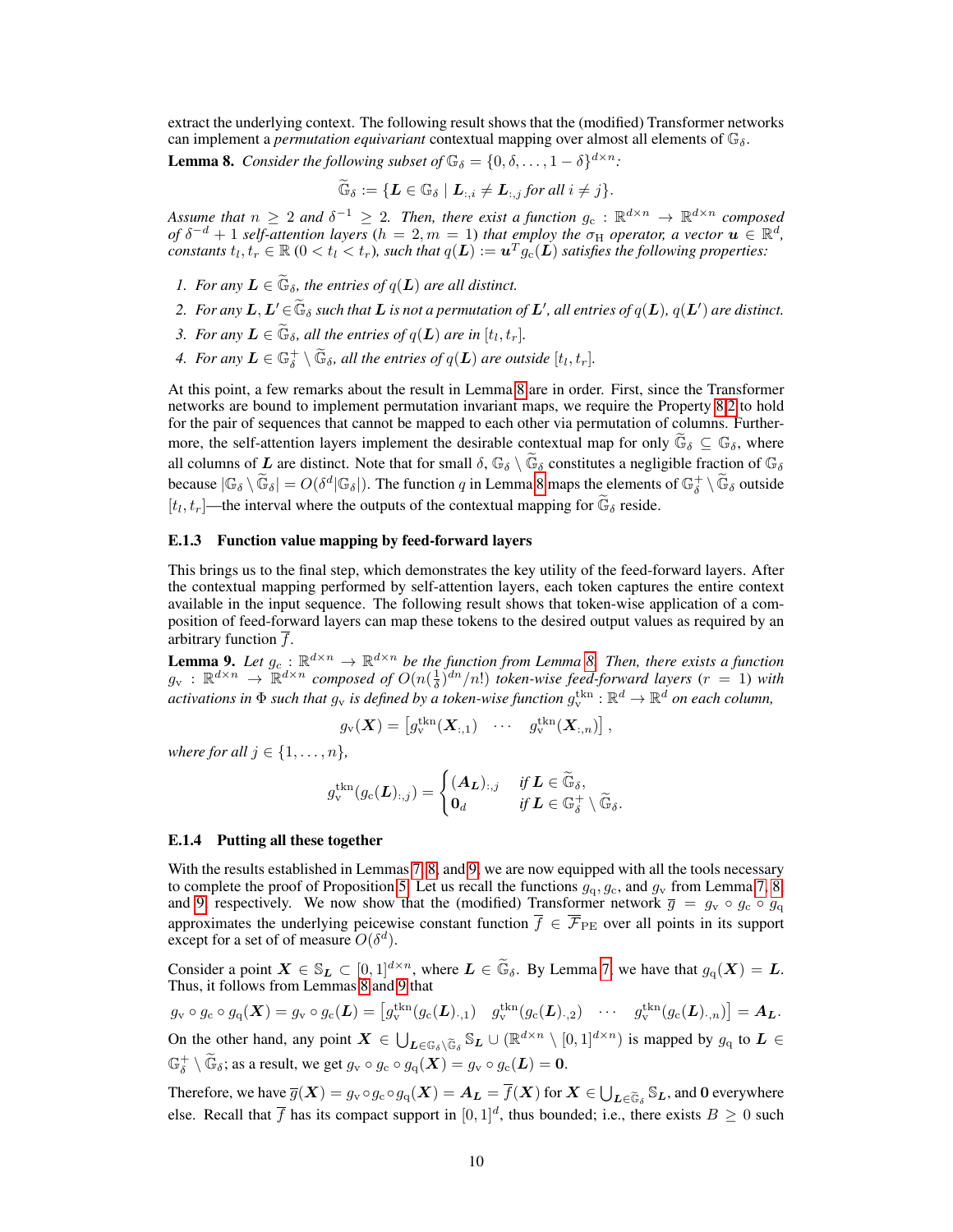that  $\|\overline{f}(X)\|_p \leq B$ . The modified Transformer network  $\overline{g}$  takes the same value as  $\overline{f}$  on all points in  $[0,1]^d$  except for a set  $\bigcup_{\mathbf{L}\in\mathbb{G}_{\delta}\backslash\widetilde{\mathbb{G}}_{\delta}}\mathbb{S}_{\mathbf{L}}$  that has measure  $O(\delta^d)$ . This implies that  $d_p(\overline{f},\overline{g}) \leq$  $(B^p \delta^d)^{1/p} = O(\delta^{d/p}).$ 

#### E.2 Proof of Lemma [7](#page-8-1)

The proof strategy is simple; using  $\frac{1}{\delta} + 1$  token-wise feed-forward layers, we implement the quantization function  $g_q^{\text{ent}}$  that works on the first row of the input. Then stack another  $\frac{1}{\delta} + 1$  layers that quantizes the second row, and so on.

Given input  $X$ , we first start by clipping  $X_{1,:}$  in the set  $(-\infty,0)\cup[1,+\infty)$  and mapping the intervals to  $-\delta^{-nd}$ . This can be done by the following layer:

$$
\mathbf{Z} \mapsto \mathbf{Z} + \mathbf{e}^{(1)} \phi((\mathbf{e}^{(1)})^T \mathbf{Z}), \ \ \phi(t) = \begin{cases} -t - \delta^{-nd} & \text{if } t < 0 \text{ or } t \ge 1, \\ 0 & \text{otherwise.} \end{cases}
$$

Next, add  $1/\delta$  layers of the following form, for  $k = 0, \delta, \ldots, 1 - \delta$ .

$$
\mathbf{Z} \mapsto \mathbf{Z} + \mathbf{e}^{(1)} \phi((\mathbf{e}^{(1)})^T \mathbf{Z} - k \delta \mathbf{1}_n^T), \ \ \phi(t) = \begin{cases} 0 & t < 0 \text{ or } t \ge \delta \\ -t & 0 \le t < \delta. \end{cases}
$$

Each layer quantizes  $X_{1,:}$  in  $[k\delta, k\delta + \delta)$  to  $k\delta$ , without modifying other intervals.

Note that both  $\phi$ 's used in this construction are piecewise linear functions with three pieces, and at least one of them are constant. Thus, both  $\phi$ 's are in  $\Phi$ . We can repeat the same thing for the other rows, and at the end we will get a map from  $\mathbb{R}^{d \times n}$  to  $\mathbb{G}_\delta^+$ .

#### E.3 Proof of Lemma [8](#page-9-0)

Selective shift operation. Before starting the proof, we first describe the key component of our proof, which we refer to the *selective shift operation*. Consider the following function, which can be expressed with a multiplicative attention head, with head size  $m = 1$  and hardmax  $\sigma_H$ :

$$
\psi(\boldsymbol{Z};b_Q) = \boldsymbol{e}^{(1)} \boldsymbol{u}^T \boldsymbol{Z} \sigma_{\rm H} [(\boldsymbol{u}^T \boldsymbol{Z})^T (\boldsymbol{u}^T \boldsymbol{Z} - b_Q \boldsymbol{1}_n^T)]
$$

where  $u \in \mathbb{R}^d$  is a vector that we will choose later, and  $e^{(1)} = (1,0,0,\ldots,0) \in \mathbb{R}^d$  is the standard basis vector.

To see what this function computes, first consider the  $j$ -th column of the attention score matrix:  $(u^T Z)^T (u^T Z_{:,j} - b_Q)$ . Note that, if  $u^T Z_{:,j} > b_Q$ ,  $\sigma_H$  will calculate  $\arg \max$  of  $u^T Z$ , whereas if  $u^T Z_{:,j} < b_Q$ , it will calculate arg min. Therefore, the  $(1,j)$ -th entry of  $\psi(Z;b_Q) \in \mathbb{R}^{d \times n}$  can be written as

$$
\psi(\boldsymbol{Z};b_Q)_{1,j}=\boldsymbol{u}^T\boldsymbol{Z}\sigma_{\textrm{H}}[(\boldsymbol{u}^T\boldsymbol{Z})^T(\boldsymbol{u}^T\boldsymbol{Z}_{:,j}-b_Q)]=\begin{cases}\max_{k}\boldsymbol{u}^T\boldsymbol{Z}_{:,k} & \text{if $\boldsymbol{u}^T\boldsymbol{Z}_{:,j}>b_Q$,}\\ \min_{k}\boldsymbol{u}^T\boldsymbol{Z}_{:,k} & \text{if $\boldsymbol{u}^T\boldsymbol{Z}_{:,j}
$$

for  $j \in [n]$ . Note that due to  $e^{(1)}$ , all rows of  $\psi(\mathbf{Z}; b_Q)$  except the first row are zero. From this observation, one can define a function parametrized by  $\check{b}_Q$  and  $\check{b}'_Q$ , where  $b_Q < b'_Q$ , which consists of two attention heads:

$$
\begin{aligned} &\Psi(\boldsymbol{Z};b_{Q},b'_{Q}) := \psi(\boldsymbol{Z};b_{Q}) - \psi(\boldsymbol{Z};b'_{Q}), \\ &\Psi(\boldsymbol{Z};b_{Q},b'_{Q})_{1,j} = \begin{cases} \max_{k} \boldsymbol{u}^{T} \boldsymbol{Z}_{:,k} - \min_{k} \boldsymbol{u}^{T} \boldsymbol{Z}_{:,k} & \text{ if } b_{Q} < \boldsymbol{u}^{T} \boldsymbol{Z}_{:,j} < b'_{Q}, \\ 0 & \text{ if } \boldsymbol{u}^{T} \boldsymbol{Z}_{:,j} < b_{Q} \text{ or } \boldsymbol{u}^{T} \boldsymbol{Z}_{:,j} > b'_{Q}. \end{cases} \end{aligned}
$$

What this means is that, if we define an attention layer of the form  $\mathbf{Z} \mapsto \mathbf{Z} + \Psi(\mathbf{Z}; b_Q, b_Q'),$ then any column  $\mathbf{Z}_{:,j}$  satisfying  $\mathbf{u}^T \mathbf{Z}_{:,j} \in (b_Q, b_Q')$  is shifted up in its first coordinate  $\mathbf{Z}_{1,j}$  by  $\max_k \bm{u}^T \bm{Z}_{:,k} - \min_k \bm{u}^T \bm{Z}_{:,k}$ , while all the other coordinates stay untouched. We call this the selective shift operation, because we can choose  $b_Q$  and  $b'_Q$  to selectively shift certain entries of the input.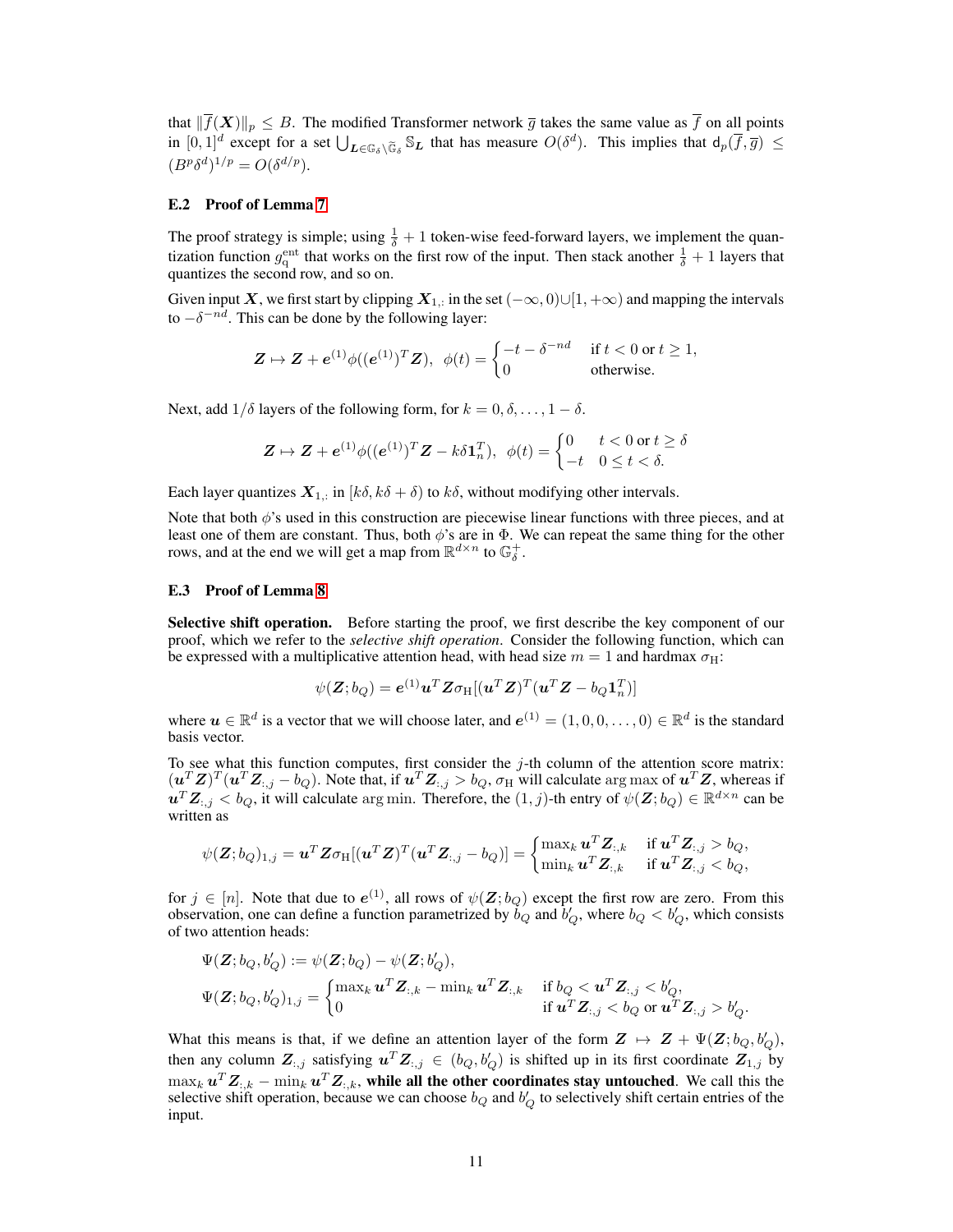Bijective column id mapping. Recall that the input to this step is from the range of  $g_q$ (Lemma [7\)](#page-8-1), which is  $\mathbb{G}_{\delta}^{+} = \{-\delta^{-nd}, 0, \delta, \ldots, 1-\delta\}^{d \times n}$ . Now consider  $L \in \mathbb{G}_{\delta}^{+}$  and  $u =$  $(1, \delta^{-1}, \delta^{-2}, \ldots, \delta^{-d+1}).$ 

For any  $j \in [n]$ , it is easy to check two following facts:

- 1. If  $L_{i,j} \neq -\delta^{-nd}$  for all  $i \in [d]$ , i.e.,  $L_{:,j} \in \{0, \delta, \ldots, 1-\delta\}^d$ , then  $\mathbf{u}^T L_{:,j} \in [0:\delta:$  $\delta^{-d+1} - \delta$ , and the map  $L_{:,j} \mapsto u^T L_{:,j}$  from  $\{0, \delta, \dots, 1 - \delta\}^d$  to  $[0 : \delta : \delta^{-d+1} - \delta]$  is a bijection.
- 2. If there exists  $i \in [d]$  such that  $\boldsymbol{L}_{i,j} = -\delta^{-nd}$ , then  $\boldsymbol{u}^T \boldsymbol{L}_{:,j} \leq -\delta^{-nd} + \delta^{-d+1} 1 < 0$ .

Therefore, one can say that  $u^T L_{:,j}$  gives the "column id" for each possible value of  $L_{:,j} \in$  $\{0,\delta,\ldots,1-\delta\}^d$ .

The rough idea of the construction is to apply the selective shift operation to each column id, by setting  $\vec{u}$  in the definition of  $\Psi(\cdot)$  to be  $(1, \delta^{-1}, \delta^{-2}, \ldots, \delta^{-d+1})$  and choosing  $b_Q = l - \delta/2$  and  $b'_Q = l + \delta/2$  for each  $l \in [0 : \delta : \delta^{-d+1} - \delta]$ . More concretely, we stack  $(1/\delta)^d$  attention layers, with attention parts  $\delta^{-d}\Psi(\cdot; l-\delta/2, l+\delta/2)$  for each  $l\in[0:\delta:\delta^{-d+1}-\delta]$ , in increasing order of l. After that, we add an extra single-head attention layer with attention part  $\delta^{-(n+1)d} \psi(\cdot; 0)$ .

We now divide possible input values  $L \in \mathbb{G}_\delta^+$  into three disjoint categories, and show how these layers change the input values at the end of all the layers. Recall the hierarchy  $\tilde{\mathbb{G}}_{\delta} \subset \mathbb{G}_{\delta} \subset \mathbb{G}_{\delta}^+$ . The categories are defined as follows:

- 1.  $\mathbf{L} \in \widetilde{\mathbb{G}}_{\delta}$ . All entries are between 0 and  $1 \delta$ , and all columns are unique.
- 2.  $L \in \mathbb{G}_{\delta} \setminus \widetilde{\mathbb{G}}_{\delta}$ . All entries are between 0 and  $1 \delta$ , but there are duplicate columns.
- 3.  $\mathbf{L} \in \mathbb{G}_{\delta}^+ \setminus \mathbb{G}_{\delta}$ . The point has at least one entry that equals to  $-\delta^{-nd}$ .

## <span id="page-11-0"></span>E.3.1 Category 1

In Category 1, we have  $\mathbf{L} \in \widetilde{\mathbb{G}}_{\delta}$ . Let  $l_j := \mathbf{u}^T \mathbf{L}_{:,j}$ . Due to permutation equivariance, we can assume without loss of generality that  $l_j$ 's are in increasing order:  $l_1 < l_2 < \cdots < l_n$ . The first  $(1/\delta)^d$ layers sweep the set  $[0:\delta:\delta^{-d+1}-\delta]$  and apply selective shift operation on each element in the set. This means that selective shift operation will be applied to  $l_1$  first, then  $l_2$ , and then  $l_3$ , and so on, regardless of the specific values of  $l_i$ 's.

**First shift operation.** In the first selective shift operation, the  $(1, 1)$ -th entry of  $L(L_{1,1})$  is shifted by the operation, while the other entries are left untouched. The updated value  $L_{1,1}$  is

$$
\widetilde{L}_{1,1} = L_{1,1} + \delta^{-d}(\max_k {\boldsymbol{u}^T} {\boldsymbol{L}}_{:,k} - \min_k {\boldsymbol{u}^T} {\boldsymbol{L}}_{:,k}) = L_{1,1} + \delta^{-d}(l_n - l_1).
$$

Therefore, after the operation, the output of the layer is  $[\tilde{L}_{:,1} \quad L_{:,2} \quad \dots \quad L_{:,n}]$ , and the new value of the first column  $\widetilde{L}_{:,1}$  results in

$$
\boldsymbol{u}^T \widetilde{\boldsymbol{L}}_{:,1} = \widetilde{L}_{1,1} + \sum_{i=2}^d \delta^{-i+1} L_{i,1} = L_{1,1} + \delta^{-d} (l_n - l_1) + \sum_{i=2}^d \delta^{-i+1} L_{i,1} = l_1 + \delta^{-d} (l_n - l_1).
$$

Let us denote the updated "column id"  $u^T \tilde{L}_{:,1}$  as  $\tilde{l}_1$ . We can show that  $l_n < \tilde{l}_1$ , because

 $\widetilde{l}_1 := l_1 + \delta^{-d}(l_n - l_1) \geq 0 + \delta^{-d} \cdot \delta = \delta^{-d+1} > l_n.$ 

Therefore, after updating,

$$
\max \boldsymbol{u}^T \begin{bmatrix} \widetilde{\boldsymbol{L}}_{:,1} & \boldsymbol{L}_{:,2} & \dots & \boldsymbol{L}_{:,n} \end{bmatrix} = \max \{ \widetilde{l}_1, l_2, \dots, l_n \} = \widetilde{l}_1,
$$

and the new minimum is  $l_2$ .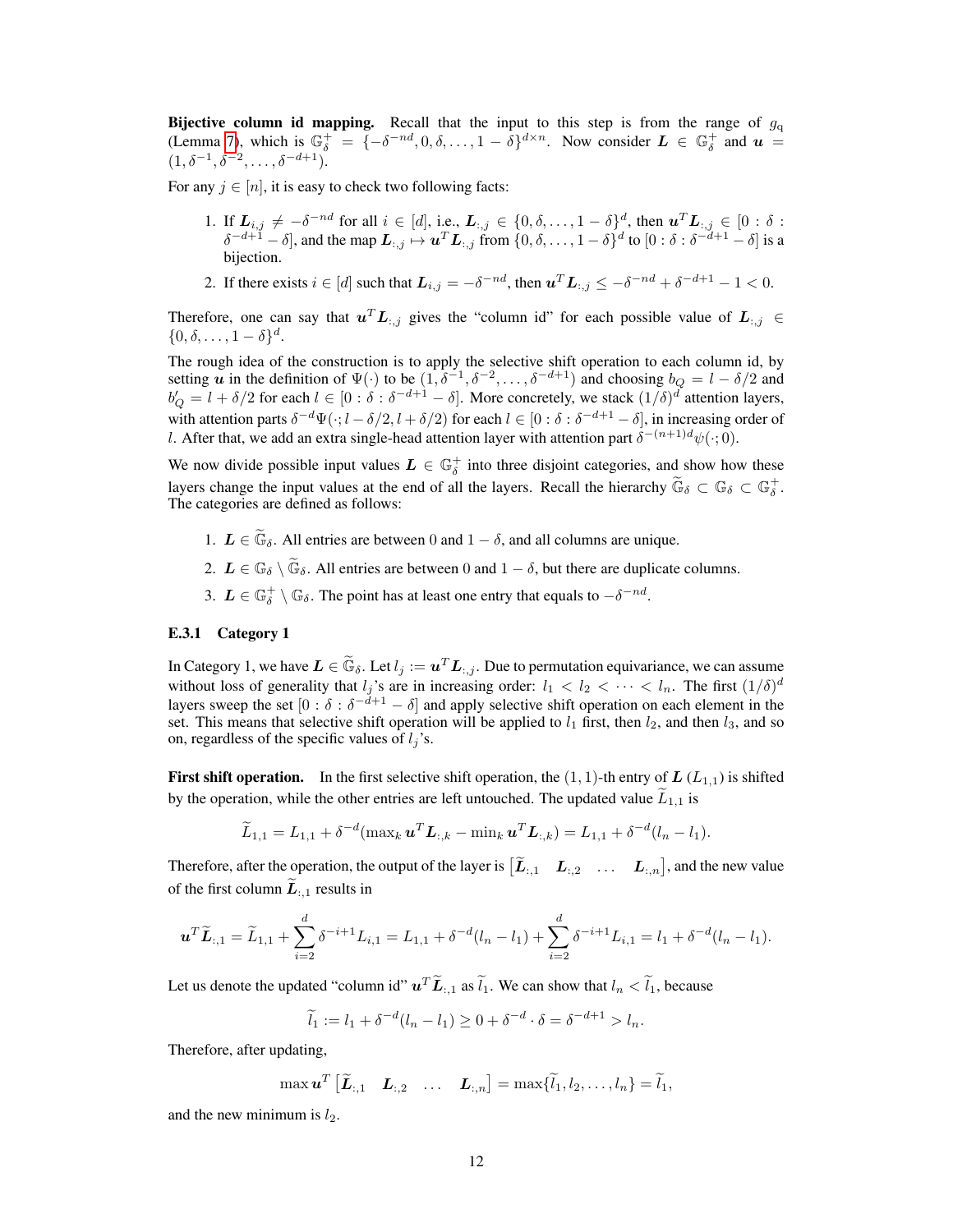**Second shift operation.** The second selective shift operation is applied to  $l_2$ , by which only one entry  $L_{1,2}$  will be shifted. The updated value  $L_{1,2}$  is

$$
\widetilde{L}_{1,2} = L_{1,2} + \delta^{-d}(\widetilde{l}_1 - l_2) = L_{1,2} + \delta^{-d}(l_1 - l_2) + \delta^{-2d}(l_n - l_1).
$$

After updating, the new inner product of u and  $\widetilde{L}_{1,2}$  results in

$$
\widetilde{l}_2 := \mathbf{u}^T \widetilde{\boldsymbol{L}}_{:,2} = l_2 + \delta^{-d} (l_1 - l_2) + \delta^{-2d} (l_n - l_1).
$$

We can show that  $\tilde{l}_1 < \tilde{l}_2$ , because

$$
l_1 + \delta^{-d}(l_n - l_1) < l_2 + \delta^{-d}(l_1 - l_2) + \delta^{-2d}(l_n - l_1) \\
\Leftrightarrow (\delta^{-d} - 1)(l_2 - l_1) < \delta^{-d}(\delta^{-d} - 1)(l_n - l_1),
$$

and the last inequality is true because  $\delta^{-d} > 1$  and  $l_n > l_2$ . Since we have  $l_1 < l_2$ , and the new maximum in  $u^T \begin{bmatrix} \widetilde{L}_{:,1} & \widetilde{L}_{:,2} & L_{:,3} & \dots & L_{:,n} \end{bmatrix}$  is now  $\widetilde{l}_2$ , and the new minimum is  $l_3$ .

**Repeating the process.** More generally, we can repeat this process, and show that the  $j$ -th shift operation shifts  $L_{1,j}$  by  $\delta^{-d}(\tilde{l}_{j-1} - l_j)$ , and results in the new column id

$$
\widetilde{l}_j := \mathbf{u}^T \widetilde{\mathbf{L}}_{:,j} = l_j + \sum_{k=1}^{j-1} \delta^{-kd} (l_{j-k} - l_{j-k+1}) + \delta^{-jd} (l_n - l_1).
$$

In the general case,  $\tilde{l}_{j-1} < \tilde{l}_j$  holds  $j = [2:n]$ , because

$$
\widetilde{l}_{j-1} = l_{j-1} + \sum_{k=2}^{j-1} \delta^{-kd+d} (l_{j-k} - l_{j-k+1}) + \delta^{-(j-1)d} (l_n - l_1)
$$
\n
$$
< \widetilde{l}_j = l_j + \sum_{k=1}^{j-1} \delta^{-kd} (l_{j-k} - l_{j-k+1}) + \delta^{-jd} (l_n - l_1)
$$
\n
$$
\Leftrightarrow \sum_{k=1}^{j-1} \delta^{-kd+d} (\delta^{-d} - 1)(l_{j-k+1} - l_{j-k}) < \delta^{-(j-1)d} (\delta^{-d} - 1)(l_n - l_1),
$$

and the last inequality holds because

$$
\delta^{-(j-1)d}(l_n-l_1) > \delta^{-(j-1)d} \sum_{k=1}^{j-1} (l_{j-k+1}-l_{j-k}) > \sum_{k=1}^{j-1} \delta^{-kd+d}(l_{j-k+1}-l_{j-k}).
$$

Therefore, after the j-th selective shift operation,  $\tilde{l}_j$  is the new maximum among  $\{\tilde{l}_1,\ldots,\tilde{l}_j, l_{j+1},\ldots, l_n\}$  and  $l_{j+1}$  is the new minimum, which makes us possible to continue the process until the n-th operation.

After *n* shift operations. As a result, after the whole sweep from 0 to  $\delta^{-d+1} - \delta$  by the first  $(1/\delta)^d$  layers, a total of n shift operations are applied, and the input L is mapped to a new point  $\widetilde{L}$ , where  $\mathbf{u}^T \mathbf{L} = \begin{bmatrix} \tilde{l}_1 & \tilde{l}_2 & \dots & \tilde{l}_n \end{bmatrix}$  and  $\tilde{l}_1 < \tilde{l}_2 < \dots < \tilde{l}_n$ .

We can now prove the following technical lemma, whose proof is deferred to Appendix [E.3.4:](#page-15-0)

<span id="page-12-0"></span>**Lemma 10.** After *n* shift operations,  $\tilde{l}_n = \boldsymbol{u}^T \tilde{\boldsymbol{L}}_{:,n}$  satisfies the following bounds:

$$
\delta^{-(n-1)d+1}(\delta^{-d}-1) \leq \tilde{l}_n \leq \delta^{-nd+1}(\delta^{-d}-1) - \delta(\delta^{-d}-1)^2.
$$

*Also, the map from*  $[l_1 \quad l_2 \quad \cdots \quad l_n] \in [0 : \delta : \delta^{-d+1} - \delta]$  *(where*  $l_1 < l_2 < \cdots < l_n$ ) to  $\tilde{l}_n$  is *one-to-one.*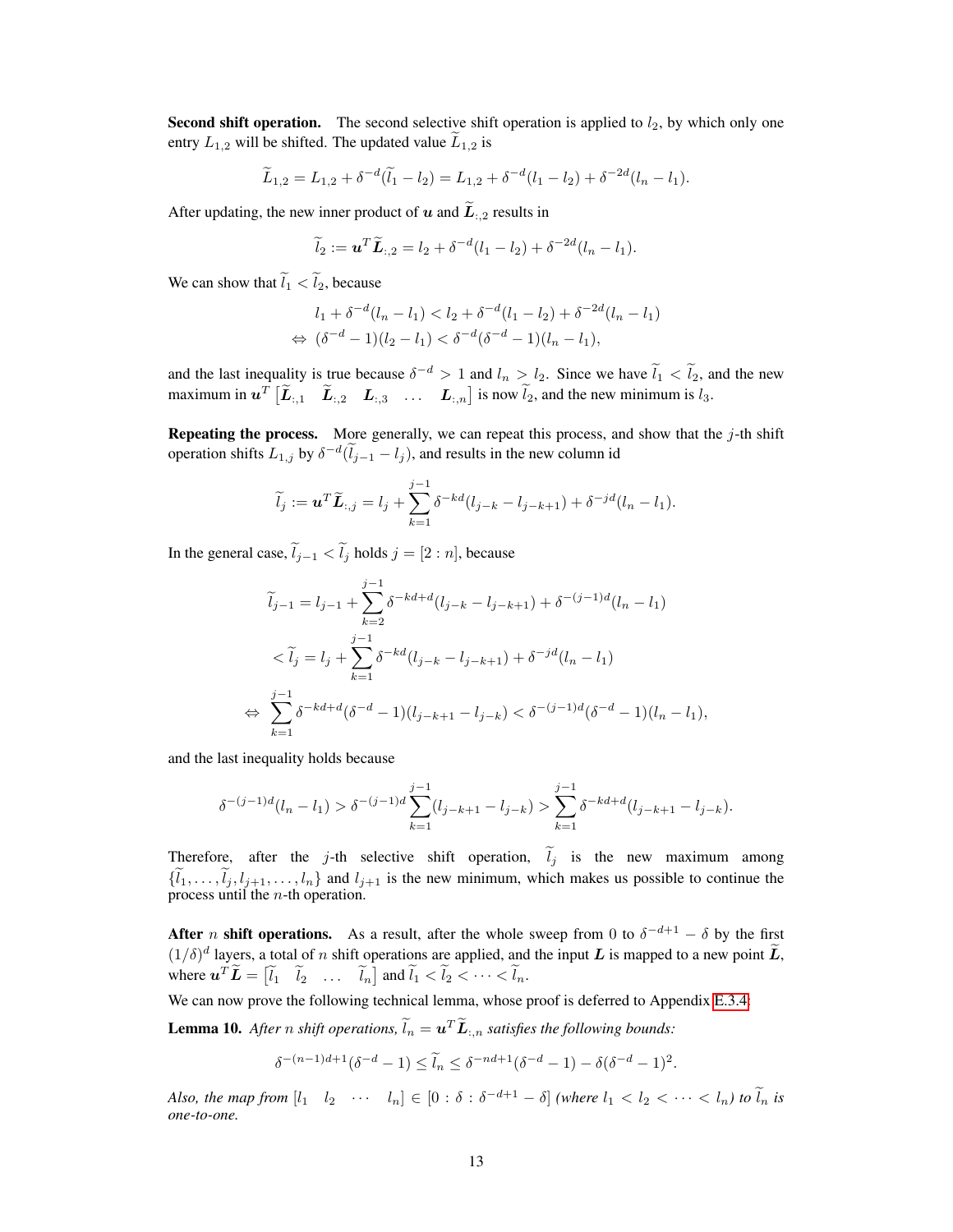Global shifting by the last layer. As mentioned earlier, after this sweep, there is another attention layer with attention part  $\delta^{-(n+1)d}\psi(\cdot; 0)$ . Since  $0 < \tilde{l}_1 < \cdots < \tilde{l}_n$ , what it does to  $\tilde{L}$  is that it adds  $\delta^{-(n+1)d} \max_k \boldsymbol{u}^T \widetilde{\boldsymbol{L}}_{:,k} = \delta^{-(n+1)d} \widetilde{l}_n$  to each entry in the first row of  $\widetilde{\boldsymbol{L}}$ . The output of this layer is defined to be the function  $g_c(L)$ .

Now, in summary, for any  $\mathbf{L} \in \widetilde{\mathbb{G}}_{\delta}, i \in [d]$ , and  $j \in [n]$ , we have

$$
g_c(\mathbf{L})_{i,j} = \begin{cases} L_{1,j} + \sum_{k=1}^{j-1} \delta^{-kd} (l_{j-k} - l_{j-k+1}) + \delta^{-jd} (l_n - l_1) + \delta^{-(n+1)d} \widetilde{l}_n & \text{if } i = 1, \\ L_{i,j} & \text{if } i \in [2,d], \end{cases}
$$

and for any  $\mathbf{L} \in \widetilde{\mathbb{G}}_{\delta}$  and  $j \in [n],$ 

$$
\boldsymbol{u}^T g_{\rm c}(\boldsymbol{L})_{:,j} = \widetilde{l}_j + \delta^{-(n+1)d} \widetilde{l}_n.
$$

Checking Properties [8](#page-9-0)[.1](#page-9-3) and [8](#page-9-0)[.2.](#page-9-1) Given this result so far, it is now left to check if the constructed network is really a permutation equivariant contextual mapping, i.e., if it satisfies Properties [8.](#page-9-0)[1](#page-9-3) and [8](#page-9-0)[.2](#page-9-1) in Lemma [8.](#page-9-0)

First, for any  $L \in \widetilde{\mathbb{G}}_{\delta}$ , Property [8.](#page-9-0)[1](#page-9-3) holds because we already know  $\widetilde{l}_1 < \widetilde{l}_2 < \cdots < \widetilde{l}_n$ , so they are all distinct. As for Property [8.](#page-9-0)[2,](#page-9-1) note that the upper bound on  $\tilde{l}_n$  from Lemma [10](#page-12-0) also holds for other  $\tilde{l}_i$ 's, so

$$
\boldsymbol{u}^T g_c(\boldsymbol{L})_{:,j} \in [\delta^{-(n+1)d} \widetilde{l}_n, \delta^{-(n+1)d} \widetilde{l}_n + \delta^{-(n+1)d+1}),
$$

for all  $j \in [n]$ . Now, from Lemma [10,](#page-12-0) two  $L, L' \in \widetilde{\mathbb{G}}_{\delta}$  (that are not permutations of each other) map to different  $l_n$  and  $l'_n$ , and they differ at least by  $\delta$ . This means that two intervals  $\left[\delta^{-(n+1)d}\tilde{l}_n, \delta^{-(n+1)d}+\delta^{-(n+1)d+1}\right]$  and  $\left[\delta^{-(n+1)d}\tilde{l}'_n, \delta^{-(n+1)d}+\delta^{-(n+1)d+1}\right]$  are guaranteed to be disjoint, so the entries of  $u^T g_c(L)$  and  $u^T g_c(L')$  are all distinct. This proves Property [8.](#page-9-0)[2.](#page-9-1)

Therefore, we finished showing that the map  $g_c(\cdot)$  we constructed using  $(1/\delta)^d + 1$  attention layers implements a permutation equivariant contextual mapping on  $\mathbb{G}_{\delta}$ .

**Checking Property [8](#page-9-0)[.3.](#page-9-4)** It is now left to check if the map  $g_c$  satisfies the other properties. At this point, we can check Property [8](#page-9-0)[.3.](#page-9-4) From  $u_{g_c}^T(\bm{L})_{:,j} \in [\delta^{-(n+1)d}\tilde{l}_n, \delta^{-(n+1)d}\tilde{l}_n + \delta^{-(n+1)d+1})$  and Lemma [10,](#page-12-0) we can show that for any  $L \in \tilde{\mathbb{G}}_{\delta}$ , we have

$$
\delta^{-2nd+1}(\delta^{-d}-1) \leq \mathbf{u}^T g_c(\mathbf{L})_{:,j} < \delta^{-(n+1)d}(\delta^{-nd+1}(\delta^{-d}-1) - \delta(\delta^{-d}-1)^2) + \delta^{-(n+1)d+1}
$$
  

$$
\leq \delta^{-(2n+1)d+1}(\delta^{-d}-1),
$$

where we used  $\delta^{-1} \ge 2$ . This proves that all  $u^T g_c(L)_{:,j}$  are between  $t_l = \delta^{-2nd+1}(\delta^{-d}-1)$  and  $t_r = \delta^{-(2n+1)d+1}(\delta^{-d} - 1)$ . For the remaining input points  $\mathbf{L} \in \mathbb{G}_{\delta}^+ \setminus \widetilde{\mathbb{G}}_{\delta}$ , we will check that  $u^T g_c(L)_{:,j}$  is outside the interval  $[t_l, t_r]$  (Property [8](#page-9-0)[.4\)](#page-9-5).

## E.3.2 Category 2

In Category 2, we have  $L \in \mathbb{G}_{\delta} \backslash \widetilde{\mathbb{G}}_{\delta}$ . Here, all entries are between 0 and  $1-\delta$ , but there are duplicate columns. Again, let  $l_j := \boldsymbol{u}^T \boldsymbol{L}_{:,j}$ , and assume without loss of generality that  $l_1 \leq l_2 \leq \cdots \leq l_n$ . For the input L in Category 2, there exist some  $j, j' \in [n]$ ,  $j \neq j'$ , such that  $l_j = l_{j'}$ . This means that when the input passes through the attention layer  $\delta^{-d}\Psi(\cdot;l_j-\delta/2,l_j+\delta/2)$ , the selective shift operation for  $l_j$  is applied to both j-th and j'-th columns; the two columns are coupled together. More generally, suppose we have  $n' < n$  distinct columns.

If  $n' = 1$ . In the extreme case of  $n' = 1$ , we have  $\max_j l_j = \min_j l_j$ , so the selective shift operation applied at  $l_j$  does not shift the entry at all; therefore, at the end of the first  $(1/\delta)^d$  attention layers,  $\widetilde{L} = L$ .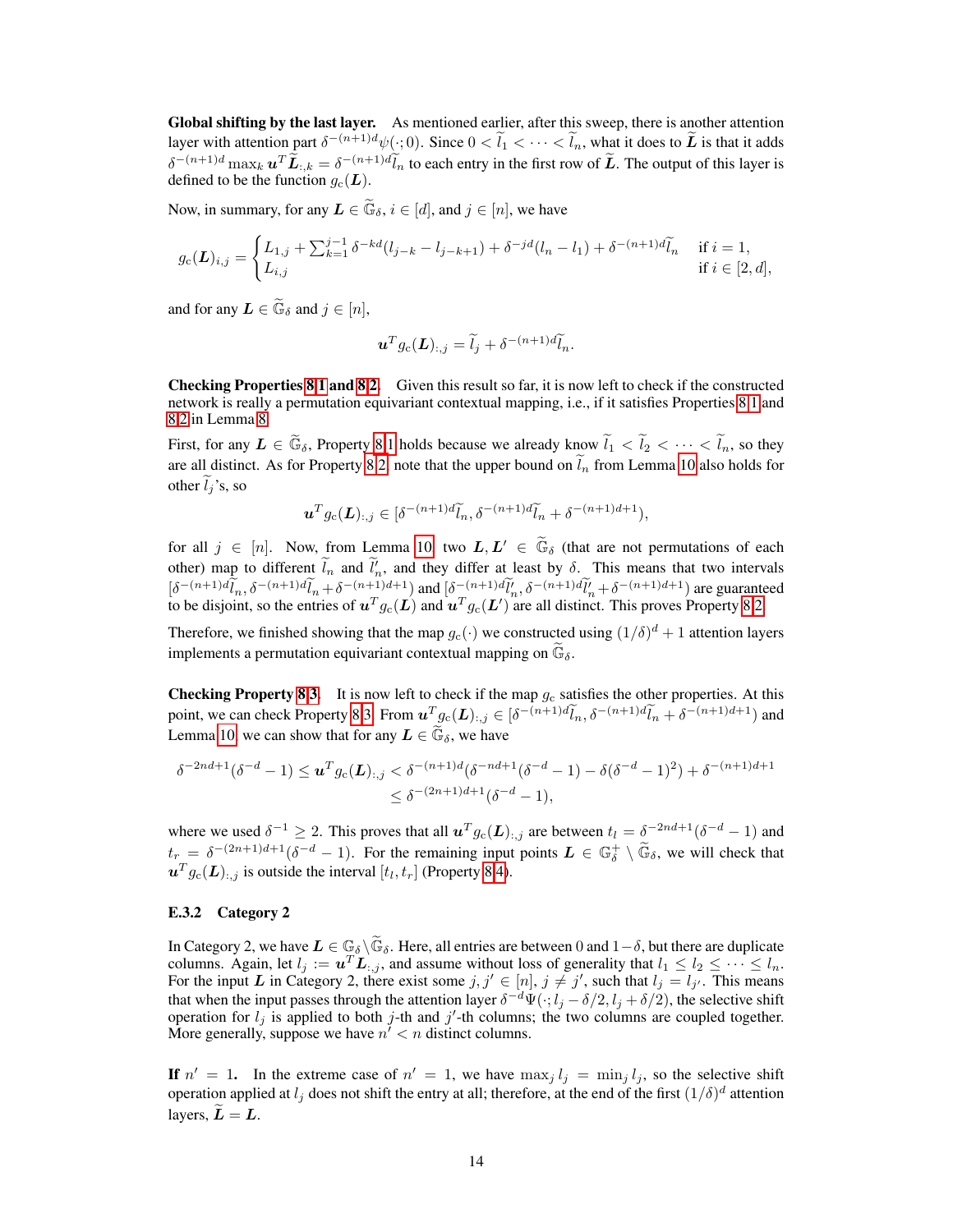If  $1 < n' \leq n-1$ . When  $1 < n' \leq n-1$ , let the n' distinct values of  $l_j$ 's be  $l'_1, \ldots, l'_{n'}$ . The shift operation is applied n' times, to  $l'_1, \ldots, l'_{n'}$ , and shifts one or more entries at a time. After the first  $(1/\delta)^d$  layers, the output  $\tilde{L}$  has n' distinct  $\tilde{l}_j = u^T \tilde{L}_{:,j}$ ,  $0 \leq \tilde{l}_1 \leq \tilde{l}_2 \leq \cdots \leq \tilde{l}_n$ , whose distinct values are the same as the numbers we get when we apply shift operations to a length- $n'$  sequence  $[l'_1 \quad \dots \quad l'_{n'}]$ . Then, applying the same calculations from Category 1 shows that

$$
\widetilde{l}_{n} = \boldsymbol{u}^{T} \widetilde{\boldsymbol{L}}_{:,n} = l'_{n'} + \sum_{k=1}^{n'-1} \delta^{-kd} (l'_{n'-k} - l'_{n'-k+1}) + \delta^{-n'd} (l'_{n'} - l'_{1}),
$$

and it follows from the upper bound in Lemma [10](#page-12-0) that

$$
\widetilde{l}_n \le \delta^{-n'd+1}(\delta^{-d}-1) - \delta(\delta^{-d}-1)^2 < \delta^{-(n-1)d+1}(\delta^{-d}-1).
$$

Note that the RHS matches the lower bound in Lemma [10.](#page-12-0) This implies that the value of  $l_n$  calculated from the input  $L \in \mathbb{G}_{\delta} \setminus \widetilde{\mathbb{G}}_{\delta}$  (Category 2) is always strictly less (by at least  $\delta$ ) than that calculated from  $\mathbf{L} \in \mathbb{G}_{\delta}$  (Category 1).

Checking Property [8.](#page-9-0)[4.](#page-9-5) After the global shifting by the last layer with attention part  $\delta^{-(n+1)d} \psi(\cdot; 0)$ , we get the output  $g_c(\mathbf{L})$  which satisfies

$$
\mathbf{u}^T g_c(\mathbf{L})_{:,j} = \widetilde{l}_j + \delta^{-(n+1)d} \widetilde{l}_n \leq (\delta^{-(n+1)d} + 1)(\delta^{-(n-1)d+1}(\delta^{-d} - 1) - \delta(\delta^{-d} - 1)^2) < \delta^{-2nd+1}(\delta^{-d} - 1) =: t_l.
$$

where the RHS is a lower bound on possible values of  $u^T g_c(L)$ :,j for  $L \in \widetilde{\mathbb{G}}_{\delta}$  (Category 1). This means that the entries of  $u^T g_c(L)$  for Category 2 are outside  $[t_l, t_r]$ , which satisfies Property [8.](#page-9-0)[4.](#page-9-5)

#### E.3.3 Category 3

In Category 3, we have  $L \in \mathbb{G}_\delta^+ \setminus \mathbb{G}_\delta$ ; the point L has at least one entry that equals to  $-\delta^{-nd}$ . Let  $l_j := u^T L_{:,j},$  and recall that whenever a column  $L_{:,j}$  has an entry that equals to  $-\delta^{-nd}$ , we have  $l_j = \mathbf{u}^T \mathbf{L}_{:,j} \leq -\delta^{-nd} + \delta^{-d+1} - 1 < 0$ . Assume without loss of generality that  $l_1 \leq l_2 \leq \cdots \leq l_n$ .

Recall that the selective shift operation is applied to each element of  $[0 : \delta : \delta^{-d+1} - \delta]$ , not to negative values. In case of Category 3, we have  $\min_k \mathbf{u}^T \mathbf{L}_{:,k} = l_1 < 0$ , and  $l_1$  never gets shifted upwards, so it remains as the minimum for the whole time.

If all  $l_i$ 's are negative. In case where all  $l_i$ 's are negative, selective shift operation never changes the input L, so we get  $\tilde{L} = L$ . Since we have  $u^T \tilde{L} < 0_n^T$  (entry-wise), the last layer with attention part  $\delta^{-(n+1)d}\psi(\cdot;0)$  adds  $\delta^{-(n+1)d} \min_k {\bf u}^T \tilde{\bf{L}}_{:,k} < 0$  to each entry in the first row of  $\tilde{\bf{L}}$ , further pushing it to the negative side. Therefore, the final output  $g_c(L)$  satisfies  $u^T g_c(L) < 0_n^T < t_l 1_n^T$ .

If not all  $l_i$ 's are negative. Now consider the case where at least one  $l_i$  is positive. Let i be the index that satisfies  $l_{i-1} < 0 \leq l_i$ . Then, selective shift operation does not affect  $l_1, \ldots, l_{i-1}$ , and then it shifts  $l_i$  by

$$
\delta^{-d}(\max_k \mathbf{u}^T \mathbf{L}_{:,k} - \min_k \mathbf{u}^T \mathbf{L}_{:,k}) = \delta^{-d}(l_n - l_1) \geq \delta^{-d}(0 + \delta^{-nd} - \delta^{-d+1} + 1) \geq \delta^{-(n+1)d+1},
$$

where we used  $\delta^{-1} \geq 2$  at the last inequality. The next shift operations shift  $l_{i+1}, \ldots, l_n$  by even larger amount, so at the end of the first  $(1/\delta)^d$  layers, we have  $\delta^{-(n+1)d+1} \leq \tilde{l}_i \leq \cdots \leq \tilde{l}_n$ , while  $\widetilde{l}_i = l_i < 0$  for  $j \in [i-1]$ .

**Shifts by the last layer.** Here, the last layer with attention part  $\delta^{-(n+1)d}\psi(\cdot;0)$  acts differently for negative and positive  $\tilde{l}_j$ 's. For negative  $\tilde{l}_j$ 's, it adds  $\delta^{-(n+1)d} \min_k \tilde{l}_k = \delta^{-(n+1)d} l_1 < 0$ to  $\tilde{l}_1, \ldots, \tilde{l}_{i-1}$ , pushing them further to the negative side. For positive  $\tilde{l}_j$ 's, the layer adds  $\delta^{-(n+1)d} \max_k \tilde{l}_k = \delta^{-(n+1)d} \tilde{l}_n \geq \delta^{-(2n+2)d+1}$  to  $\tilde{l}_i, \dots, \tilde{l}_n$ , so that they are all greater than or equal to  $\delta^{-(2n+2)d+1}$ . Note that  $\delta^{-(2n+2)d+1} > t_r$ .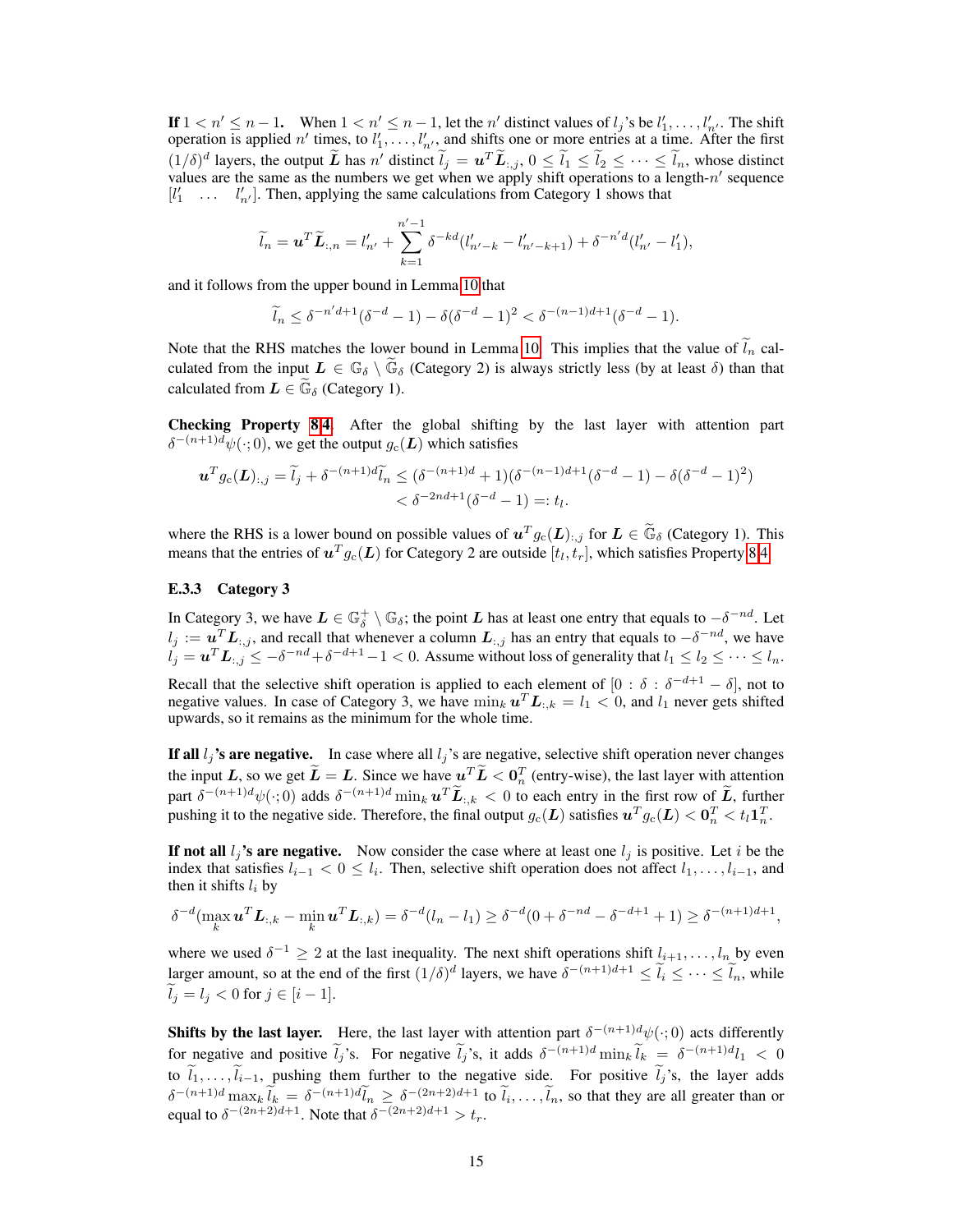**Checking Property [8](#page-9-0)[.4.](#page-9-5)** Therefore, in both cases, we can see that the final output  $q_c(L)$  satisfies  $u^T g_c(L)$ ,  $j \notin [t_l, t_r]$ , for all  $j \in [n]$ . This completes the verification of Property [8](#page-9-0)[.4.](#page-9-5)

#### <span id="page-15-0"></span>E.3.4 Proof of Lemma [10](#page-12-0)

Proof of lower and upper bounds on  $\tilde{l}_n$  are straightforward:

$$
\widetilde{l}_n := l_n + \sum_{k=1}^{n-1} \delta^{-kd} (l_{n-k} - l_{n-k+1}) + \delta^{-nd} (l_n - l_1)
$$
\n
$$
\geq \delta^{-(n-1)d} \sum_{k=1}^{n-1} (l_{n-k} - l_{n-k+1}) + \delta^{-nd} (l_n - l_1) = (\delta^{-nd} - \delta^{-(n-1)d}) (l_n - l_1)
$$
\n
$$
\geq \delta^{-(n-1)d+1} (\delta^{-d} - 1),
$$
\n
$$
\widetilde{l}_n \leq l_n + \delta^{-d} (l_1 - l_n) + \delta^{-nd} (l_n - l_1) \leq \delta^{-d+1} - \delta + (\delta^{-nd} - \delta^{-d}) (\delta^{-d+1} - \delta)
$$
\n
$$
= \delta^{-nd+1} (\delta^{-d} - 1) - \delta (\delta^{-2d} - 2\delta^{-d} + 1) = \delta^{-nd+1} (\delta^{-d} - 1) - \delta (\delta^{-d} - 1)^2.
$$

For one-to-one property of the map, consider  $\begin{bmatrix} l_1 & l_2 & \cdots & l_n \end{bmatrix}$  and  $\begin{bmatrix} l'_1 & l'_2 & \cdots & l'_n \end{bmatrix}$  with increasing entries, which are mapped to  $\tilde{l}_n$  and  $\tilde{l}'_n$ , respectively. Suppose  $\tilde{l}_n = \tilde{l}'_n$ . By definition,

$$
\widetilde{l}_n - \widetilde{l}'_n = (l_n - l'_n) + \delta^{-d}(l_{n-1} - l_n - l'_{n-1} + l'_n) + \delta^{-2d}(l_{n-2} - l_{n-1} - l'_{n-2} + l'_{n-1}) + \dots
$$
  
+  $\delta^{-(n-1)d}(l_1 - l_2 - l'_1 + l'_2) + \delta^{-nd}(l_n - l_1 - l'_n + l'_1) = 0.$ 

Now assume for contradiction that  $l_n \neq l'_n$ . Then, we have  $-\delta^{-d+1} + \delta \leq l_n - l'_n \leq \delta^{-d+1} - \delta$ . However, the remaining terms have "coarse resolution", and they can never cancel  $l_n - l'_n$  and make the sum zero, because for example,  $\delta^{-d}(l_{n-1} - l_n - l'_{n-1} + l'_n)$  can only have values  $0, \delta^{-d+1}, -\delta^{-d+1}, 2\delta^{-d+1}, -2\delta^{-d+1}, \ldots$  Thus,  $l_n = l'_n$  must hold and the first term must be zero.

Similarly, assume that  $l_{n-1} \neq l'_{n-1}$ . Then, the second term is in the interval  $[-\delta^{-2d+1} +$  $\delta^{-d+1}, \delta^{-2d+1} - \delta^{-d+1}$ . Again, the remaining terms cannot cancel the second term, hence  $l_{n-1} = l'_{n-1}$  must hold. We can proceed this way, and show that  $l_j = l'_j$  must hold for all  $j \in [n]$ , hence proving that the map is one-to-one.

#### E.4 Proof of Lemma [9](#page-9-2)

Note that  $|\mathbb{G}_{\delta}^+| = (\frac{1}{\delta} + 1)^{dn}$ , so the image of  $g_c(\mathbb{G}_{\delta}^+)$  (from Lemma [8\)](#page-9-0) has finite number of distinct real numbers. Let  $\dot{M}$  be the maximum over all these numbers. By construction of  $g_c$ , we know that  $M > 0$ .

To construct a function  $g_{\rm v}^{\rm tkn}$  that satisfies the statement of the lemma, we first implement the second part:  $g_{\mathbf{v}}^{\text{tkn}}(g_{\mathbf{c}}(\mathbf{L})_{:,j}) = \mathbf{0}_d$  if  $\mathbf{L} \in \mathbb{G}_\delta^+ \setminus \widetilde{\mathbb{G}}_\delta$ . Note from Lemma [8](#page-9-0) that, for any  $\mathbf{L} \in \widetilde{\mathbb{G}}_\delta$ , we have  $u^T g_c(\mathbf{L})_{:,j} \in [t_l, t_r]$  for all j, and for any  $\mathbf{L} \in \mathbb{G}_\delta^+ \setminus \widetilde{\mathbb{G}}_\delta$ ,  $u^T g_c(\mathbf{L})_{:,j} \notin [t_l, t_r]$  for all j. Using this, we add the following feed-forward layer:

$$
\boldsymbol{Z} \mapsto \boldsymbol{Z} - (M+1) \boldsymbol{1}_n \phi(\boldsymbol{u}^T \boldsymbol{Z}), \ \ \phi(t) = \begin{cases} 0 & \text{if } t \in [t_l, t_r] \\ 1 & \text{if } t \notin [t_l, t_r]. \end{cases}
$$

Input to this layer is  $g_c(\mathbf{L})$ . If  $\mathbf{L} \in \widetilde{\mathbb{G}}_{\delta}$ , then  $\phi(\mathbf{u}^T g_c(\mathbf{L})) = \mathbf{0}_n^T$ , so the output stays the same as the input. If  $L \in \mathbb{G}_{\delta}^+ \setminus \widetilde{\mathbb{G}}_{\delta}$ , then  $\phi(u^T g_c(L)) = \mathbf{1}_n^T$ , so all the entries of the input are shifted by  $-M-1$ , and become strictly negative.

Recall that by definition of  $\widetilde{\mathbb{G}}_{\delta}$ , all the entries of  $g_c(L)$  for  $L \in \widetilde{\mathbb{G}}_{\delta}$  are nonnegative. So the next thing to do is mapping all strictly negative entries to zero. This can be done in a similar way as Lemma [7.](#page-8-1) For  $i \in [d]$ , add the following layer:

$$
\mathbf{Z} \mapsto \mathbf{Z} + \mathbf{e}^{(i)} \phi((\mathbf{e}^{(i)})^T \mathbf{Z}), \ \ \phi(t) = \begin{cases} -t & \text{if } t < 0 \\ 0 & \text{if } t \ge 0. \end{cases}
$$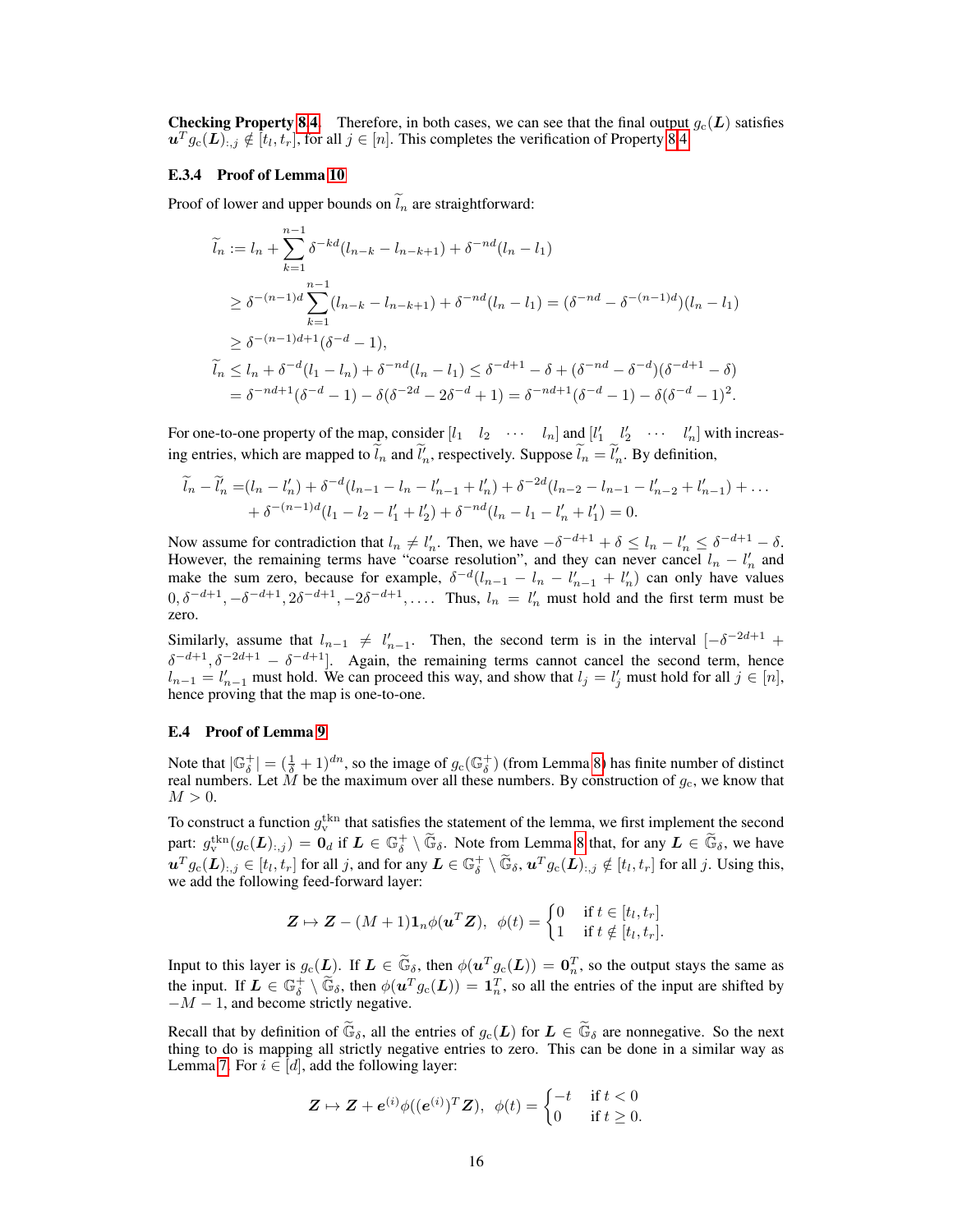After these d layers, the output for  $L \in \mathbb{G}_\delta^+ \setminus \widetilde{\mathbb{G}}_\delta$  is a zero matrix, while the output for  $L \in \widetilde{\mathbb{G}}_\delta$  is  $q_c(\mathbf{L}).$ 

Now, it is left to map  $g_c(L)$  to  $A_L$ , for  $L \in \widetilde{\mathbb{G}}_{\delta}$ . Up to permutation equivariance, each different context L maps to n unique numbers  $u^T g_c(L)$ , which are at least  $\delta$  apart from each other. The idea of value mapping is to map each unique number to the corresponding output column.

More precisely, choose any  $\overline{L} \in \widetilde{\mathbb{G}}_{\delta}$ . For each value of  $u^T g_c(\overline{L})_{:,j}, j \in [n]$ , we add one feedforward layer

$$
\mathbf{Z} \mapsto \mathbf{Z} + ((\mathbf{A}_{\overline{L}})_{:,j} - g_c(\overline{L})_{:,j})\phi(\mathbf{u}^T \mathbf{Z} - \mathbf{u}^T g_c(\overline{L})_{:,j}\mathbf{1}_n^T), \ \ \phi(t) = \begin{cases} 0 & t < -\delta/2 \text{ or } t \geq \delta/2, \\ 1 & -\delta/2 \leq t < \delta/2. \end{cases}
$$

If the input Z is a zero matrix, which is the case for  $L \in \mathbb{G}_{\delta}^{+} \setminus \widetilde{\mathbb{G}}_{\delta}$ ,  $u^{T}Z = 0_{n}^{T}$ . Since  $t_{l}$  is much larger than 0, activation is all zero. Thus, zero input matrix remains the same at the output.

If the input Z is  $g_c(L)$ , where  $L \in \widetilde{\mathbb{G}}_{\delta}$  is not a permutation of  $\overline{L}$ , then

$$
\phi(\boldsymbol{u}^Tg_{\rm c}(\boldsymbol{L})-\boldsymbol{u}^Tg_{\rm c}(\overline{\boldsymbol{L}})_{:,j}\boldsymbol{1}_n^T)=\boldsymbol{0}_n^T,
$$

so  $g_c(L)$  is left untouched.

If some other L is a permutation of  $\overline{L}$ , and  $L_{:,i} = \overline{L}_{:,j}$ , then

$$
\phi(\boldsymbol{u}^Tg_{\rm c}(\boldsymbol{L})-\boldsymbol{u}^Tg_{\rm c}(\overline{\boldsymbol{L}})_{:,j}\boldsymbol{1}_n^T)=(\boldsymbol{e}^{(i)})^T,
$$

so *i*-th column of  $g_c(L)$  will turn to

$$
g_{\rm c}(\mathbf{L})_{:,i} \mapsto g_{\rm c}(\mathbf{L})_{:,i} + ((\mathbf{A}_{\overline{\mathbf{L}}})_{:,j} - g_{\rm c}(\overline{\mathbf{L}})_{:,j}) = g_{\rm c}(\mathbf{L})_{:,i} + ((\mathbf{A}_{\mathbf{L}})_{:,i} - g_{\rm c}(\mathbf{L})_{:,i}) = (\mathbf{A}_{\mathbf{L}})_{:,i},
$$

which is the desired output. In conclusion, this layer maps the column  $g_c(\bar{L})_{:,j}$  to  $(A_{\overline{L}})_{:,j}$ , without affecting any other columns.

As seen above, we need one layer per each unique value of  $u^T g_c(L)$ ; for each  $L \in \widetilde{\mathbb{G}}_{\delta}$ . Note that there are  $O(n(1/\delta)^{dn}/n!)$  such numbers, so we can use  $O(n(1/\delta)^{dn}/n!)$  layers to finish our construction.

# <span id="page-16-0"></span>F Proof of Lemma [6](#page-7-3)

Recall that  $T^{h,m,r}$  refers to the class of functions representable with composition of Transformer blocks with  $h$  heads of size  $m$  in self-attention layers and  $r$  hidden nodes in feed-forward layers. The same notation holds for the modified Transformers  $\overline{\mathcal{T}}^{h,m,r}$ .

Note that the softmax operator on a matrix  $A$  can be made arbitrarily close to hardmax by scaling up  $A$ . That is,

$$
\sigma[\lambda \mathbf{A}] \to \sigma_{\mathrm{H}}[\mathbf{A}] \quad \text{as } \lambda \to \infty.
$$

This means that by scaling up parameters inside  $\sigma$ , we can approximate  $\sigma_H$  arbitrarily closely. Thus, the modified self-attention layers can be approximated with the original self-attention layers of the same number of heads h and head size  $m$ .

Also, any arbitrary (possibly discontinuous) piecewise linear function  $\phi \in \Phi$  can be approximated arbitrarily closely by four ReLU's. Note that  $\phi \in \Phi$  as at most three pieces, and at least one of the pieces is constant. For example, consider the following function  $\phi \in \Phi$ :

$$
\phi(t) = \begin{cases} b_1 & \text{if } t < c_1, \\ a_2t + b_2 & \text{if } c_1 \le t < c_2, \\ a_3t + b_3 & \text{if } c_2 \le t. \end{cases}
$$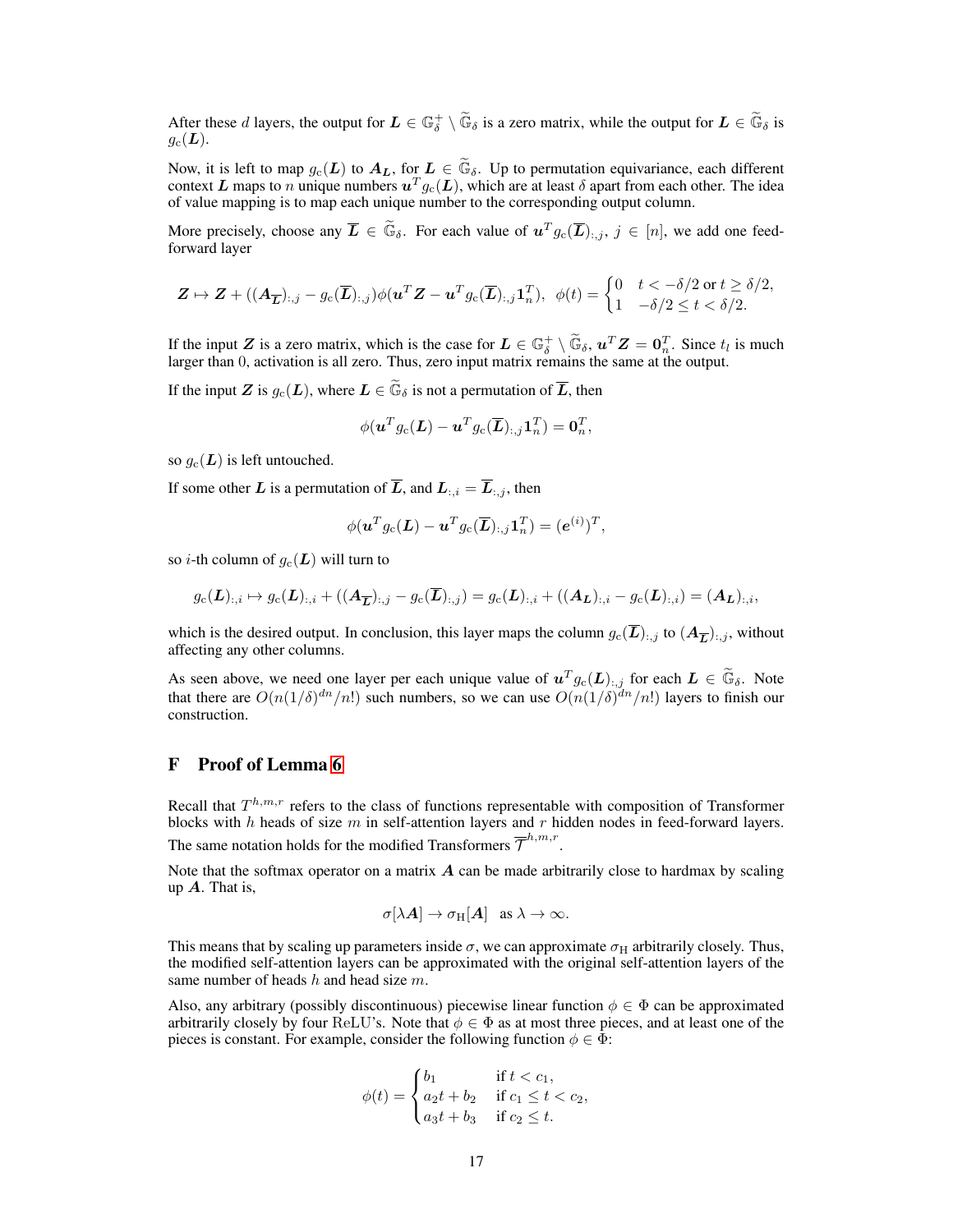This function can be approximated by four ReLU's, as claimed by the lemma:

$$
\tilde{\phi}(t) = b_1 + \frac{a_2c_1 + b_2 - b_1}{\epsilon} \text{ReLU}(t - c_1 + \epsilon) + \left(a_2 - \frac{a_2c_1 + b_2 - b_1}{\epsilon}\right) \text{ReLU}(t - c_1) \n+ \left(\frac{a_3c_2 + b_3 - a_2(c_2 - \epsilon) - b_2}{\epsilon} - a_2\right) \text{ReLU}(t - c_2 + \epsilon) \n+ \left(a_3 - \frac{a_3c_2 + b_3 - a_2(c_2 - \epsilon) - b_2}{\epsilon}\right) \text{ReLU}(t - c_2) \n= \begin{cases}\nb_1 & \text{if } t < c_1 - \epsilon, \\
\frac{a_2c_1 + b_2 - b_1}{\epsilon}(t - c_1) + a_2c_1 + b_2 & \text{if } c_1 - \epsilon \le t < c_1, \\
a_2t + b_2 & \text{if } c_1 \le t < c_2 - \epsilon, \\
\frac{a_3c_2 + b_3 - a_2(c_2 - \epsilon) - b_2}{\epsilon}(t - c_2) + a_3c_2 + b_3 & \text{if } c_2 - \epsilon \le t < c_2, \\
a_3t + b_3 & \text{if } c_2 \le t.\n\end{cases}
$$

Also, as we make  $\epsilon \to 0$ , we can approximate  $\phi$  as closely as possible using  $\widetilde{\phi}$ . The cases where the second or third piece is constant can be shown similarly. This means that the modified feed-forward layers (whose activation is  $\phi \in \Phi$ ) with single hidden node can be approximated with the original feed-forward layers (ReLU) with four hidden nodes.

Thus, given any  $\overline{g} \in \overline{\mathcal{T}}^{2,1,1}$ , there exists a function  $g \in \mathcal{T}^{2,1,4}$  arbitrarily close to  $\overline{g}$ , by appropriately choosing the parameters to be large enough. This finishes the proof.  $\Box$ 

# <span id="page-17-0"></span>G Proof of Theorem [3](#page-3-0)

Proof of Theorem [3](#page-3-0) can be done in a similar way as Theorem [2.](#page-2-2) As in the proof of Theorem [2,](#page-2-2) there are three parts: Lemma [4,](#page-6-2) Proposition [5,](#page-7-2) and Lemma [6.](#page-7-3) The statement and proof of Lemmas [4](#page-6-2) and [6](#page-7-3) can be done in almost the same way, this time without permutation equivariance.

For the proof of the second part, which corresponds to Proposition [5,](#page-7-2) we construct the network in a similar way. Recall that we can assume without loss of generality that  $X \in [0,1]^{d \times n}$ . Choose

| ΓO.      |   |   |                                                                          | $n-1$          |
|----------|---|---|--------------------------------------------------------------------------|----------------|
| $\Omega$ |   |   | $\begin{array}{ccc} \cdot & 1 & 2 & \cdot \\ 1 & 2 & \cdots \end{array}$ | $n-1$          |
|          |   |   |                                                                          |                |
|          |   |   |                                                                          |                |
|          | 1 | 2 |                                                                          | $\overline{n}$ |

Then, the first column of  $X + E$  is in  $[0, 1]^d$ , second is in  $[1, 2]^d$ , and so on; this means that for all rows, the coordinates are monotonically increasing. So we can use the same technique as the proof of Proposition [5](#page-7-2) to divide the input values into cubes, quantize them to  $L$ , apply contextual mapping, and then value mapping. We describe each step in the following.

#### G.1 Quantization by feed-forward layers

In a similar way as Lemma [7,](#page-8-1) the goal of this step is to quantize the input in  $[0, 1]^d \times [1, 2]^d \times \cdots \times$  $[n-1,n]^d$  to its discrete version:

$$
[0:\delta:1-\delta]^d\times[1:\delta:2-\delta]^d\times\cdots\times[n-1:\delta:n-\delta]^d.
$$

This can be done by  $dn/\delta$  feed-forward layers. We add  $dn/\delta$  layers of the following form, for  $k = 0, \delta, \ldots, n - \delta$  and  $i = 1, \ldots, d$ :

$$
\mathbf{Z} \mapsto \mathbf{Z} + \mathbf{e}^{(i)} \phi((\mathbf{e}^{(i)})^T \mathbf{Z} - k \delta \mathbf{1}_n^T), \ \ \phi(t) = \begin{cases} 0 & t < 0 \text{ or } t \ge \delta \\ -t & 0 \le t < \delta. \end{cases}
$$

After  $dn/\delta$  layers, any input entry of  $\mathbf{X} + \mathbf{E}$  in  $[k\delta, k\delta + \delta)$  is quantized to  $k\delta$ .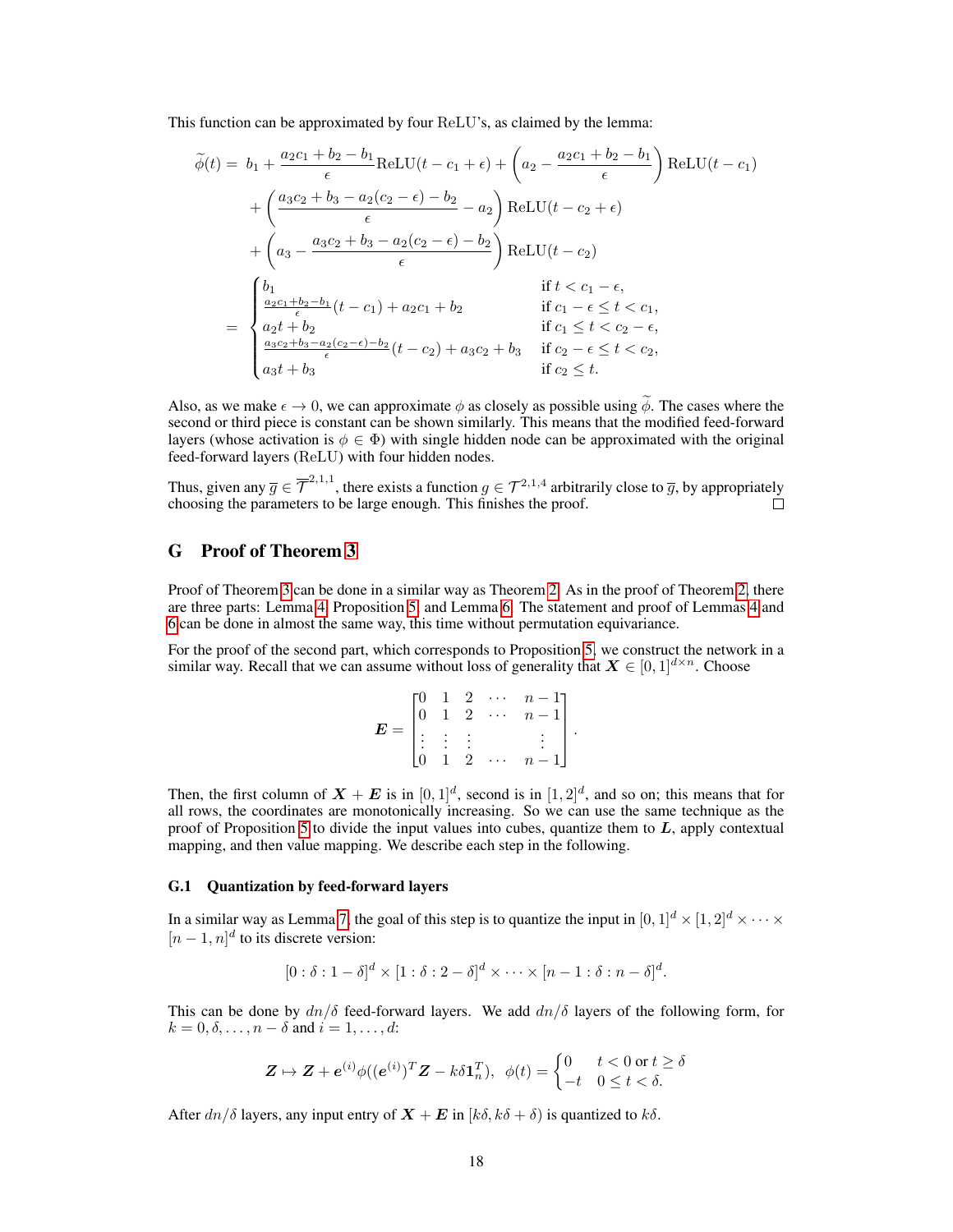#### G.2 Contextual mapping by attention layers

By Step 1, we quantized any input  $X + E$  to its quantized version. We call this quantized version L:

$$
\mathbf{L} \in [0:\delta:1-\delta]^d \times [1:\delta:2-\delta]^d \times \cdots \times [n-1:\delta:n-\delta]^d.
$$

As done in Lemma [8,](#page-9-0) we define  $u:=(1,\delta^{-1},\ldots,\delta^{-d+1})$  and  $l_j:=u^T\boldsymbol{L}_{:,j}$ , for all  $j\in[n]$ . Note that, because  $\boldsymbol{L}_{:,j} \in [j-1:\delta:j-\delta]^d$ , we have

$$
(j-1)(1+\delta^{-1}+\cdots+\delta^{-d+1}) \le l_j \le (j-1)(1+\delta^{-1}+\cdots+\delta^{-d+1})+\delta^{-d+1}-\delta,
$$

and  $l_1 < l_2 < \cdots < l_n$ . Notice that this corresponds to the Category 1 in the proof of Lemma [8.](#page-9-0)

For simplicity of notation, let  $s_j = (j-1) \sum_{k=0}^{d-1} \delta^{-k}$ . We stack  $n(1/\delta)^d$  attention layers, with attention parts  $\delta^{-d}\Psi(\cdot;l-\delta/2,\tilde{l}+\delta/2)$  for each  $\tilde{l} \in \bigcup_{j=1}^n [s_j:\delta:s_j+\delta^{-d+1}-\delta],$  in increasing order of l.

These  $n(1/\delta)^d$  attention layers perform selective shift operations on  $l_j$ 's, in increasing order of j. As seen in Appendix [E.3.1,](#page-11-0) shift operations result in  $\tilde{l}_1 < \tilde{l}_2 < \cdots < \tilde{l}_n$ . Also, the map from L to  $\tilde{l}_n$  is one-to-one, which can be shown in the same way as Appendix [E.3.4.](#page-15-0) Since the range of  $l_i$ 's are a bit different, we have a different upper bound on  $l_n$ :

$$
\widetilde{l}_n := l_n + \sum_{k=1}^{n-1} \delta^{-kd} (l_{n-k} - l_{n-k+1}) + \delta^{-nd} (l_n - l_1)
$$
\n
$$
\leq l_n + \delta^{-d} (l_1 - l_n) + \delta^{-nd} (l_n - l_1) \leq s_n + \delta^{-d+1} - \delta + (\delta^{-nd} - \delta^{-d})(s_n + \delta^{-d+1} - \delta)
$$
\n
$$
= (\delta^{-nd} - \delta^{-d} + 1) \left( (n-1) \frac{\delta^{-d} - 1}{\delta^{-1} - 1} + \delta^{-d+1} - \delta \right)
$$
\n
$$
\leq (\delta^{-nd} - \delta^{-d} + 1)(\delta^{-d} - 1)(n - 1 + \delta) < n\delta^{-(n+1)d}.
$$

Finally, we add an extra single-head attention layer with attention part  $n\delta^{-(n+1)d-1}\psi(\cdot;0)$ . We define the output of this layer as  $g_c(L)$ . In a similar way as Appendix [E.3.1,](#page-11-0) this layer shifts all the layers by  $n\delta^{-(n+1)d-1}\tilde{l}_n$ , thus making the intervals corresponding to different values of  $\tilde{l}_n$  disjoint from each other. This ensures that different contexts  $L$  are mapped to distinct numbers in  $\bm{u}^Tg_{\text{c}}(\bm{L}),$ thus implementing a contextual mapping.

#### G.3 Function value mapping by feed-forward layers

Now, it is left to map  $g_c(L)$  to the desired output. As seen in the last step, each different context L maps to n unique numbers  $u^T g_c(L)$ , which are at least  $\delta$  apart from each other. The value mapping step can be done in a similar way as Lemma [9.](#page-9-2) The construction now requires  $O(n(1/\delta)^{dn})$  layers because there is no permutation equivariance.

## <span id="page-18-0"></span>H Discussion on other architectures and Experiments

As detailed in Section [E.1,](#page-7-1) the ability of the self-attention layers to compute contextual mappings plays a crucial role in the universal approximation property. Interestingly, our analysis shows that replacing the dot-product attention in Transformers with any other component capable of computing contextual mappings should preserve this universal approximation property. This leads naturally to questions about the alternative architectures that realize certain kinds of contextual mappings at different computational and memory costs. We explore and discuss some examples of such alternatives in this section. Our preliminary empirical study demonstrates their practical utility.

## H.1 Bi-linear projection

Given token embeddings  $X$  as input, the bi-linear projection layer computes the following update.

$$
BProj(X) = X + W_O \cdot X \cdot W_P. \tag{5}
$$

The bi-linear projection layer [\[Gong et al., 2013\]](#page-4-14) is motivated from the ability of random (Gaussian) matrices to map sparse differences to dense vectors [\[Ailon and Chazelle, 2009\]](#page-4-15). If there are two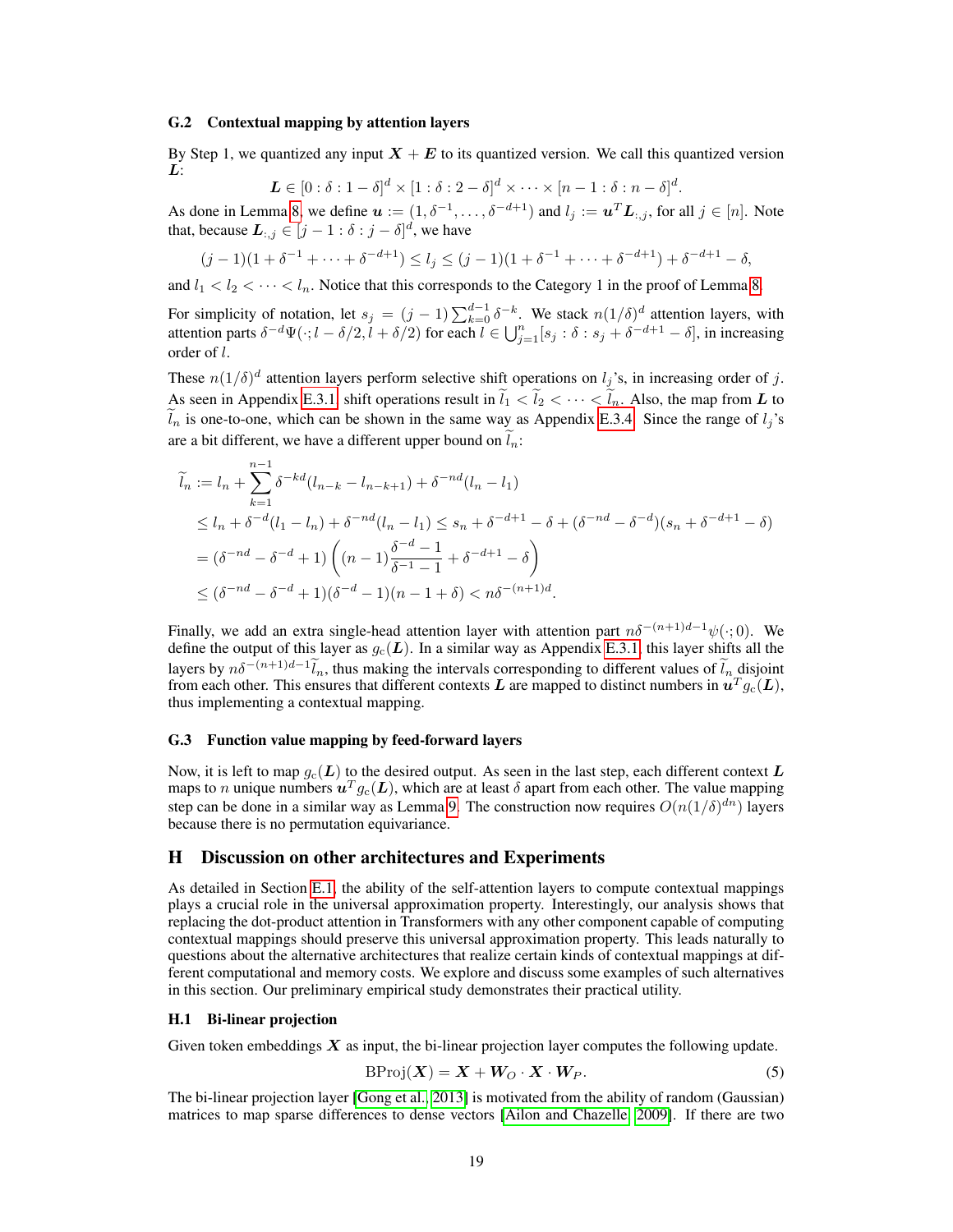<span id="page-19-1"></span>

Figure 1: Performance of hybrid models constructed by first taking  $BERT_{BASE}$ , a 12 layer Transformer model, and replacing the self-attention layers with depth-wise separable convolution layers, in a varying number of the Transformer blocks closer to the input. Surprisingly, replacing 1 or 2 self-attention layers with convolutions improves the performance, while replacing more hurts the performance. This suggests both that Transformers have functionality beyond just computing contextual mappings, and having simpler layers to realize contextual mapping can aid Transformers.

input contexts  $X_1$  and  $X_2$  that differ in one token, their difference  $X_1 - X_2$  is sparse; however, after random projection, the difference  $(X_1 - X_2)W_P$  will be dense, and the numbers are distinct with high probability, implementing a form "pair-wise contextual mapping,"<sup>[2](#page-19-0)</sup> although different from the contextual mapping in Definition [E.1.](#page-8-2)

This layer advantageously incurs smaller number of matrix multiplications as compared to the dotproduct attention. That said, the number of parameters in this layer depend on the sequence length, making it harder to reuse the model across tasks with different input sequence lengths. Moreover, the weights used to compute the contextual embeddings  $(W_P)$  are independent of the inputs  $(X)$ , whereas in self-attention the weights  $(\sigma[(\bm{W}_K^i \bm{X})^T \bm{W}_Q^{\bar{i}} \bm{X}])$  depend on  $\bm{X}$ . The first drawback can be addressed by replacing the linear projection with a depth-wise separable convolution layer, which is discussed in the next subsection.

#### H.2 Depth-wise separable convolutions

A depth-wise convolution layer [\[Sifre and Mallat, 2014,](#page-5-6) [Chollet, 2017,](#page-4-16) [Kaiser et al., 2017\]](#page-4-17) involves convolving each dimension of  $X$  with a corresponding convolution filter of size  $k$ :

$$
SepConv(\boldsymbol{X}) = \boldsymbol{X} + \boldsymbol{W}_O(\boldsymbol{X} * \boldsymbol{W}_C), \qquad (6)
$$

where  $W_C \in \mathbb{R}^{d \times k}$  and  $(\bm{X} * W_C)_{i,:} := \bm{X}_{i,:} * (W_C)_{i,:}$ . Unlike bi-linear projection, this layer can be used across tasks with different input sequence lengths as the number of parameters are independent of the sequence length. While a single layer is unable to compute contextual mappings when the filter size is small, stacking multiple such layers can potentially provide a cheaper way to compute contextual mappings. In fact, based on depth-wise separable convolutions, [Wu et al.](#page-5-7) [\[2019\]](#page-5-7) proposed a light-weight dynamic convolution architecture that performs competitively with Transformers on machine translation.

## H.3 Experiments

We now present our experiments with these other architectures, with the goal of understanding the extent to which computing contextual mappings can capture the performance of Transformers. As discussed earlier, BProj and SepConv do *not* implement contextual mappings (cf. Definition [E.1\)](#page-8-2), so we do not expect that either BProj or SepConv based models to have the same performance as the expensive Transformers. These models do not use input dependent weights to compute attention, and hence have weaker representation power. Instead, our goal is to see if we can use these cheaper layers to replace (some of) the expensive self-attention layers.

<span id="page-19-0"></span><sup>&</sup>lt;sup>2</sup>This guarantee only holds for a finite set (can be exponential in *n*) of fixed vectors in  $\mathbb{R}^n$ .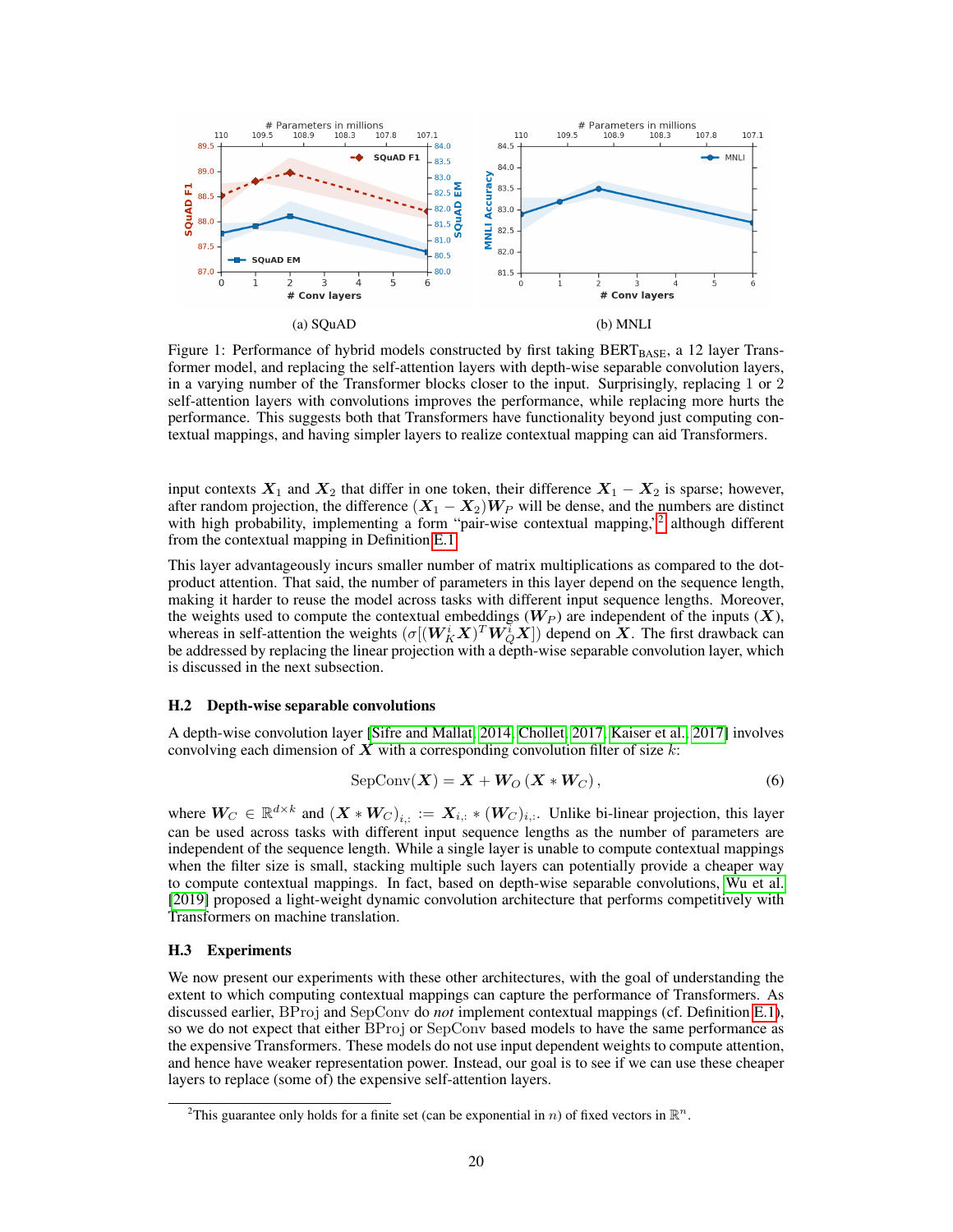We follow the experimental setting from [Devlin et al.](#page-4-0) [\[2018\]](#page-4-0) to train the Transformers, with the masked language model pre-training followed by a task specific fine-tuning, and work with a 12 layer architecture based on BERT<sub>BASE</sub>. We present our results on a question answering task (SQuAD) [\[Rajpurkar et al., 2016\]](#page-5-8) and a sentence entailment task (MNLI) [\[Williams et al., 2018\]](#page-5-9). In our first set of experiments we train models that employ BProj and SepConv layers, instead of the selfattention layer in eq.[\(1\)](#page-2-1). We notice that, as expected, these simpler models have weaker performance than the self-attention layer. See Table [1](#page-21-0) in Section [H.4](#page-20-0) for a comparison of these models on MNLI.

Next, we swap a varying number of the first few self-attention layers in  $BERT_{BASE}$  with  $SepConv$ , implemented with filter reuse across dimensions [Wu et al.,  $2019]$ <sup>[3](#page-20-1)</sup>. Fig. [1](#page-19-1) illustrates the performance of these hybrid models. Interestingly, models with 1 or 2 convolution layers and rest the self-attention layers, perform better than models with only the self-attention layers. Note that, replacing self-attention layer with SepConv also reduces the computational cost and the number of parameters. One explanation we have is that the first few attention layers tend to attend broadly to the whole sequence (as empirically observed in [\[Clark et al., 2019\]](#page-4-4)), and the cheaper convolution layers can perform this job more efficiently. A detailed evaluation of such hybrid architectures will be interesting future research.

Our experiments also call for a deeper understanding of the exact nature of the embeddings computed by practical attention models. Since Transformers in practice have fixed depth, we believe that they might not be able to exactly implement contextual mappings as we defined in Definition [E.1.](#page-8-2) However, there is some preliminary empirical evidence that Transformers do implement some sort of "contextual mappings." For example, Fig. 4 of [Coenen et al.](#page-4-5) [\[2019\]](#page-4-5) presents visualizations of embeddings of a single word in different contexts (sentences). They experimentally notice that Transformers, in addition to computing contextual mappings, also map a word into semantic clusters. Formalizing and evaluating this property of Transformers is an interesting direction for future work. We again note that [Wu et al.](#page-5-7) [\[2019\]](#page-5-7) have proposed an alternative way to compute such embeddings based on dynamic convolution layers. Evaluating the mappings computed by these models should shed more light on the workings of attention models and inspire efficient and better performing architectures.

## <span id="page-20-0"></span>H.4 Detailed experiment setup

For our experiments we follow the same setting as in BERT [\[Devlin et al., 2018\]](#page-4-0). We first pre-train the models on the masked language modeling task and the next sentence prediction task. We use English Wikipedia corpus and BooksCorpus dataset [\[Zhu et al., 2015\]](#page-5-10) for this pre-training. We use BERT<sub>BASE</sub>, a 12 layer Transformer model as the baseline. This model uses an embedding size of 768 and has 12 head self-attention layers and 3072 wide feed forward layers. We train it with the Adam optimizer, with .01 dropout and weight decay. We do pre-training for 250k steps with a batch size of 1024 and a max sequence length of 512. Pre-training takes around 2 days on 16 TPUv3 chips. We take the pre-train models and finetune them on the MNLI and SQuAD datasets separately using the same hyper-parameters as in [Devlin et al.](#page-4-0) [\[2018\]](#page-4-0). MNLI is a sentence entailment task in which, given a premise sentence, requires us to classify a hypothesis sentence into neutral, contradiction or entailment classes. We report the classification accuracy on this task. SQuAD is a question answering task, in which given a paragraph and a question, requires us to identify the answer as a span of the words in the paragraph. For this task we report both the F1 score and the Exact Match (EM) percentage. The metrics are reported on the dev sets of these datasets.

For our experiments with the depth-wise separable convolution layers, we follow the implementation in [\[Wu et al., 2019\]](#page-5-7). We first use a GLU layer followed by the convolution layer. We use 16 separable convolution filters, of filter length 128, and reuse them, with each filter operating on 48 of the 768 dimensions of the input. This layer also has a skip connection and the output is normalized using layer normalization, similar to the self-attention layer. In our experiments, we replace the selfattention layers of the Transformers, in the lower layers, with this convolution layer. We keep the feed forward layer of the Transformer block the same.

For the experiments performed in this paper, one might consider an alternate explanation that the tasks considered maybe are easy, and do not require any advanced architecture to solve them, and even a simple architecture (bi-linear projection or separable convolution) might solve these tasks. To

<span id="page-20-1"></span><sup>&</sup>lt;sup>3</sup>We refer to Section [H.4](#page-20-0) for a complete description of the setup.